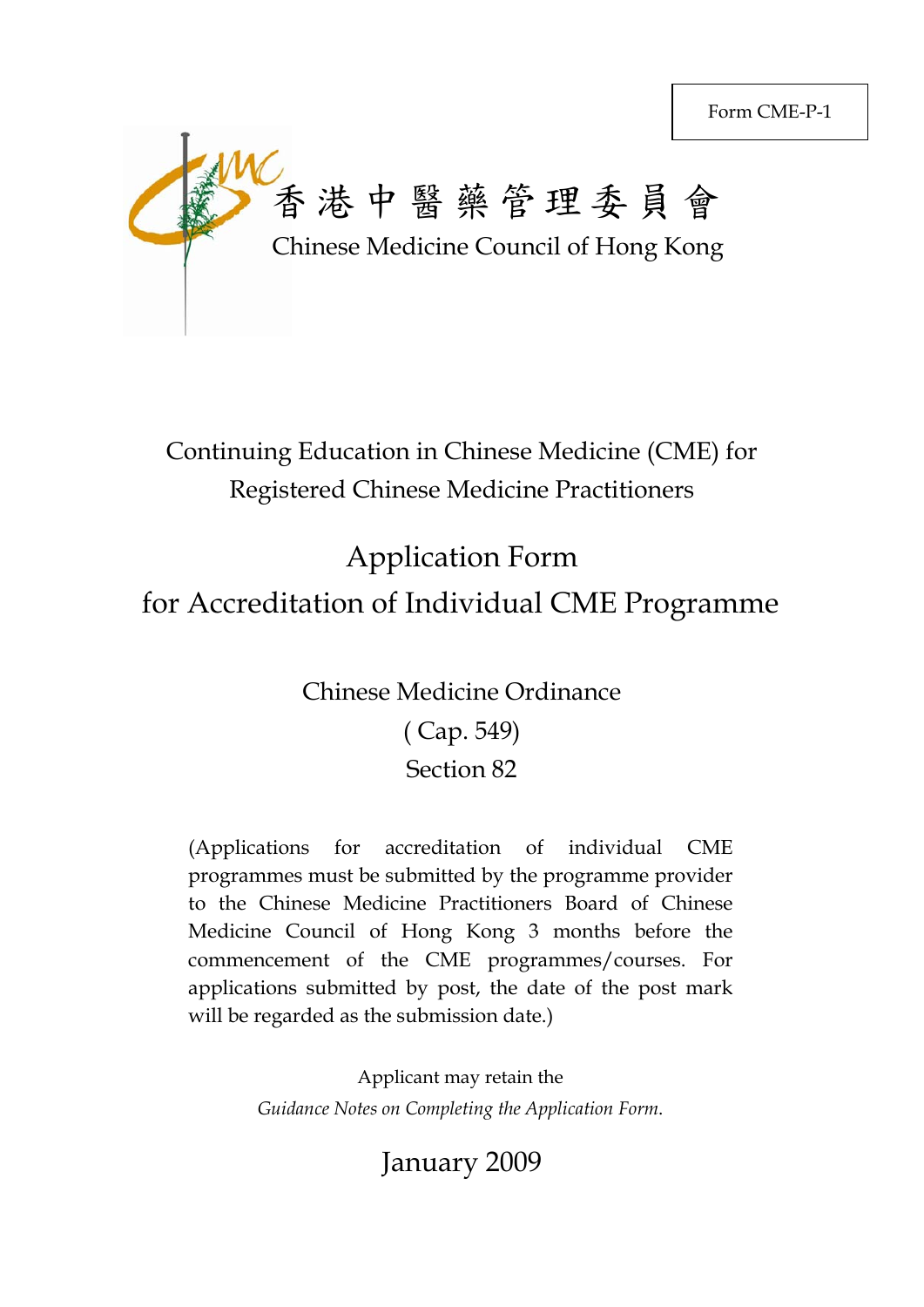**Guidance Notes on Completing the Application Form for Accreditation of Individual Programmes of Continuing Education in Chinese Medicine ('CME Programmes') for Registered Chinese Medicine Practitioners** 

*Please read the following notes carefully before completing the application form.* 

# *Requirements, procedures and arrangements of application for the accreditation of individual CME programmes*

- 1. Applications for the accreditation of individual CME programmes must be submitted by the institution organizing the programme, to the Chinese Medicine Practitioners Board of Chinese Medicine Council of Hong Kong ('the Council') 3 months before the commencement of the CME programme or course. Otherwise, the Practitioners Board may not be able to notify applicants the result of their applications before the commencement of the CME programme. The application procedures are as follows:
	- (i) The institution organizing a CME programme should submit its application for accreditation to the Chinese Medicine Practitioners Board.
		- $\Diamond$  To submit the application 3 months before the commencement of the CME programme to be assessed.
		- $\Diamond$  To submit the application forms ("CME-P-1" and "CME-P-2") with the required documentary proofs and information.
	- (ii) The Registration Committee under the Chinese Medicine Practitioners Board will consider the application.
		- $\Diamond$  The assessment mainly covers whether the content, scope, level, nature and target group of the CME programme; the background and resources of the applicant; and the qualifications of the instructors/speakers etc. meet the requirements prescribed by the Chinese Medicine Practitioners Board;
		- $\Diamond$  The assessment criteria regarding the number of CME points to be credited are the same as the criteria adopted for similar programmes organized by accredited CME Programme Providers;
		- $\diamond$  The applicant institution may be requested to provide further information or clarify any information submitted; and
		- $\Diamond$  Site visits and inspections may be conducted as necessary for the Committee to obtain information on the actual delivery of the programme.
	- (iii) The Registration Committee will notify the applicant institution of the result of its application in writing.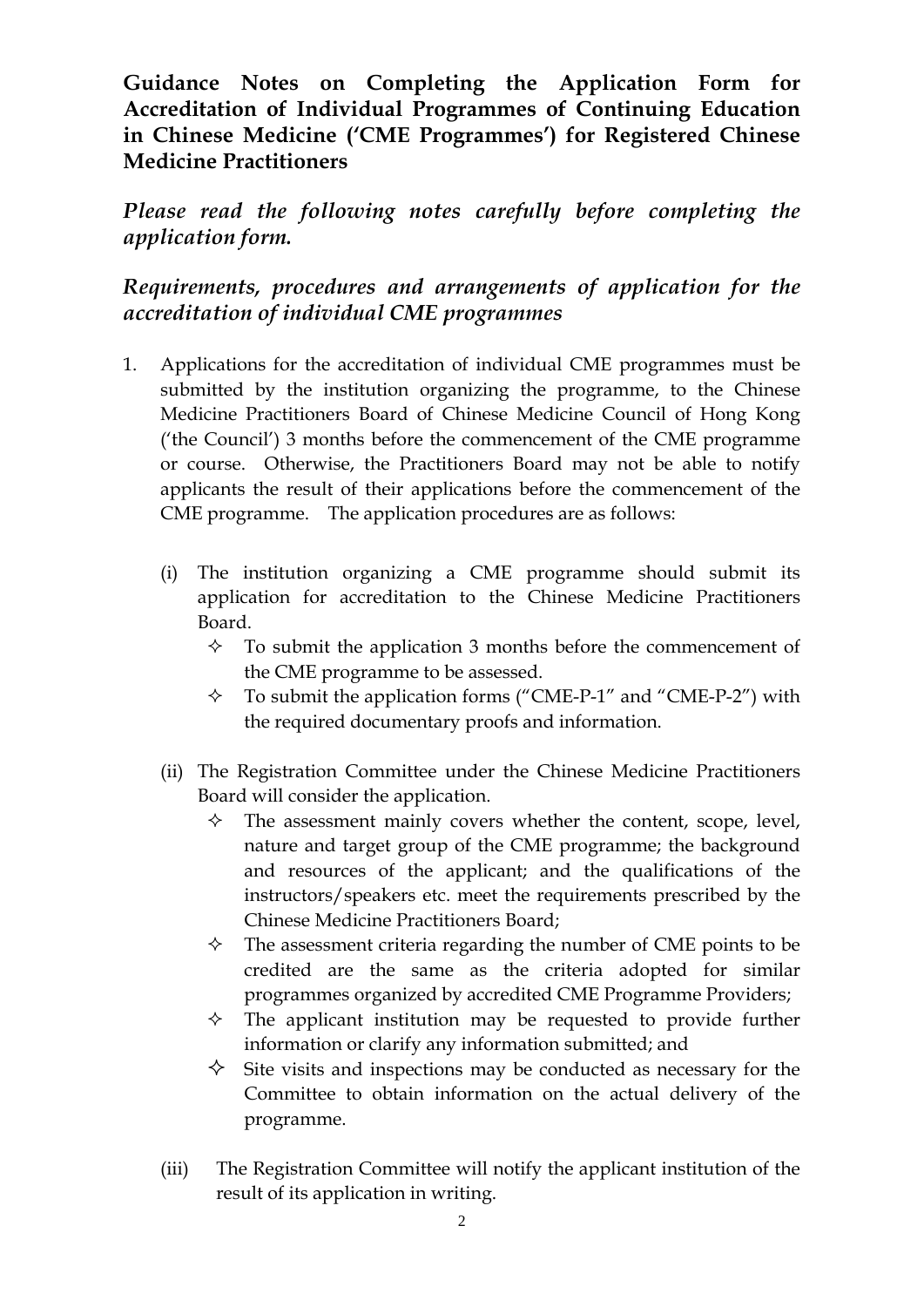- (iv) If the CME programme is recognized as an accredited CME programme, the Registration Committee will notify all accredited CME Administrators of the particulars of the programme. The organizer must, in accordance with the assessment result and instructions from the Registration Committee, issue proof of CME points to all registered Chinese medicine practitioners who have participated and completed the relevant CME programme, and forward to all CME Administrators accredited by the Chinese Medicine Practitioners Board, within 10 working days after the completion of the programme, a list of registered CMPs who have participated in the programme. The organizer must also keep the relevant records for future verification by accredited CME Administrators who record the CME points earned by registered CMPs concerned.
- **(v) Before the Registration Committee has accredited the CME programme and determined the number of CME points to be accorded to participants, no organizer may publicize or claim the CME programme as accredited, or indicate in any information/document relating to the programme (e.g. promotional materials) the number of CME points that may be accorded to participants.**

#### **General notes**

- 2. Application forms and relevant documents may be submitted by post. Please mark "Application for accreditation of individual programme of CME for registered CMPs" on the envelope. To ensure timely delivery, applications may be submitted by registered post or delivered to the Secretariat by hand.
- 3. The applicant may apply for accreditation of more than one CME courses/programmes at the same time. Please complete a separate Programme Information Form (pages 19-24 of the Application Form) for each CME course/programme to be assessed.
- 4. The declaration in Section D **must** be completed.
- 5. Please complete the application form in **black ink**.
- 6. The applicant must ensure that all parts of the application form are completed and that the information provided is accurate.
- 7. Except where otherwise specified, please complete the application form in English and in block letters.
- 8. The application will not be considered if the applicant fails to provide all information as requested.
- 9. Applicants are advised to make a photocopy of the completed application forms for reference.
- 10. For correction of or access to the applicant's information after submitting the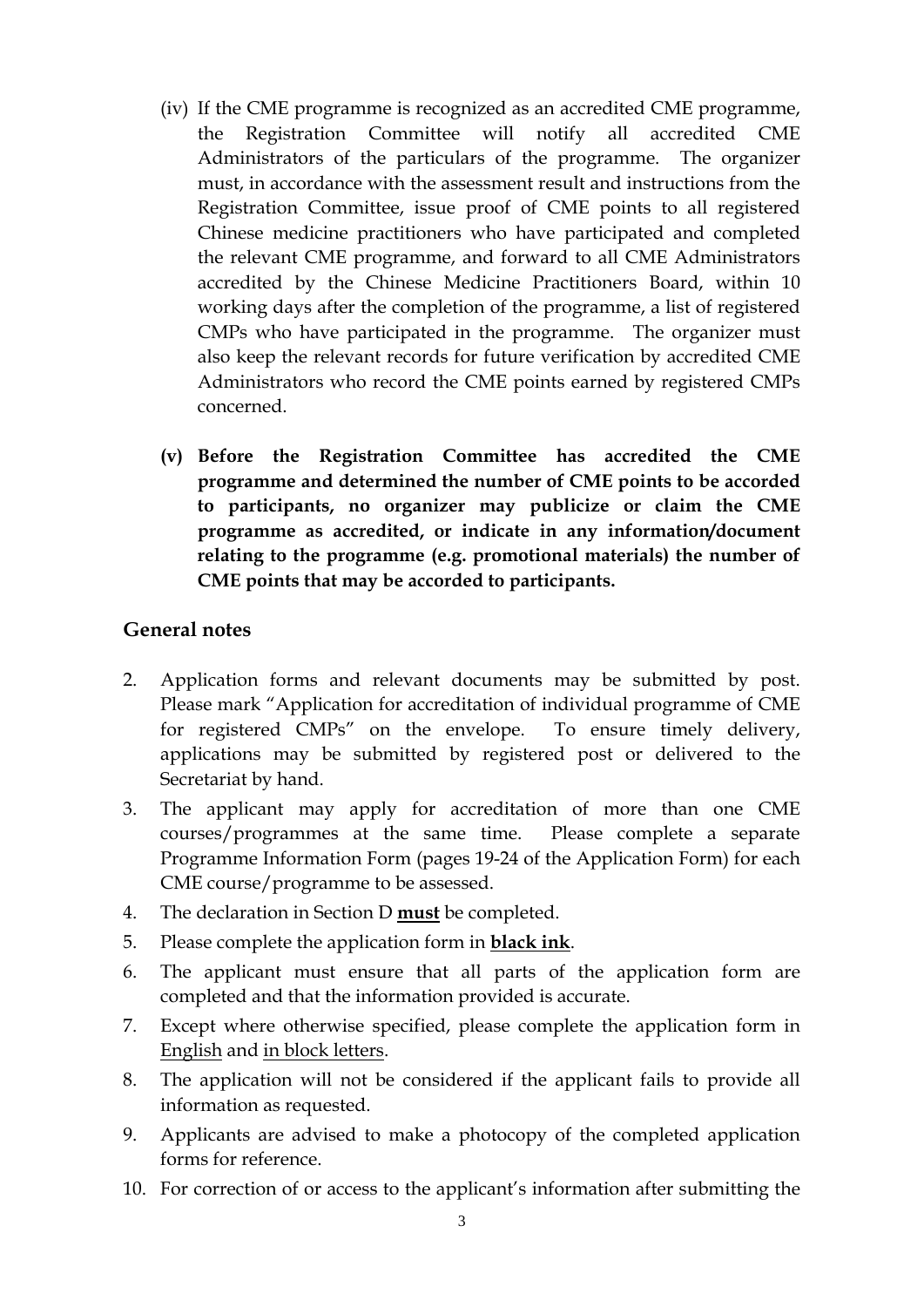application form, please contact the Secretariat of the Council (telephone number: 2121 1888).

11. Should there be insufficient space in the application form, please use separate sheets as needed and indicate such in the relevant part of the application form. Added sheets must be dated and signed by the person-in-charge of the applicant institution, who should also write his/her name and affix the seal of the institution on each sheet. Added sheets should be stapled to the inside pages of the application form.

#### *Notes on completing individual items*

#### **Name of institution**

12. Please state the Chinese and English names of the applicant as shown on its Certificate of Incorporation, Certificate of Registration of a Society or Business Registration Certificate (must be completed).

## **Address of institution**

- 13. Please state the country/region in which the institution is located, and provide the institution's address in both Chinese and English. This address will be used for contacting the applicant institution, and all notification letters will be sent to this address. The applicant should therefore notify the Secretariat of any change of address as soon as possible.
- 14. If the applicant institution chooses to receive correspondence from the Secretariat at a different address, please provide the address in both Chinese and English in the space for "correspondence address".

#### **Particulars of person-in-charge**

15. Please provide the Chinese and English names, position held, day-time contact telephone number, fax number and email address of the person-in-charge of the applicant institution.

#### **Particulars of contact person**

16. If the contact person is not the person-in-charge of the applicant institution, please provide the Chinese and English names, position held, daytime contact telephone number, fax number and email address of the contact person.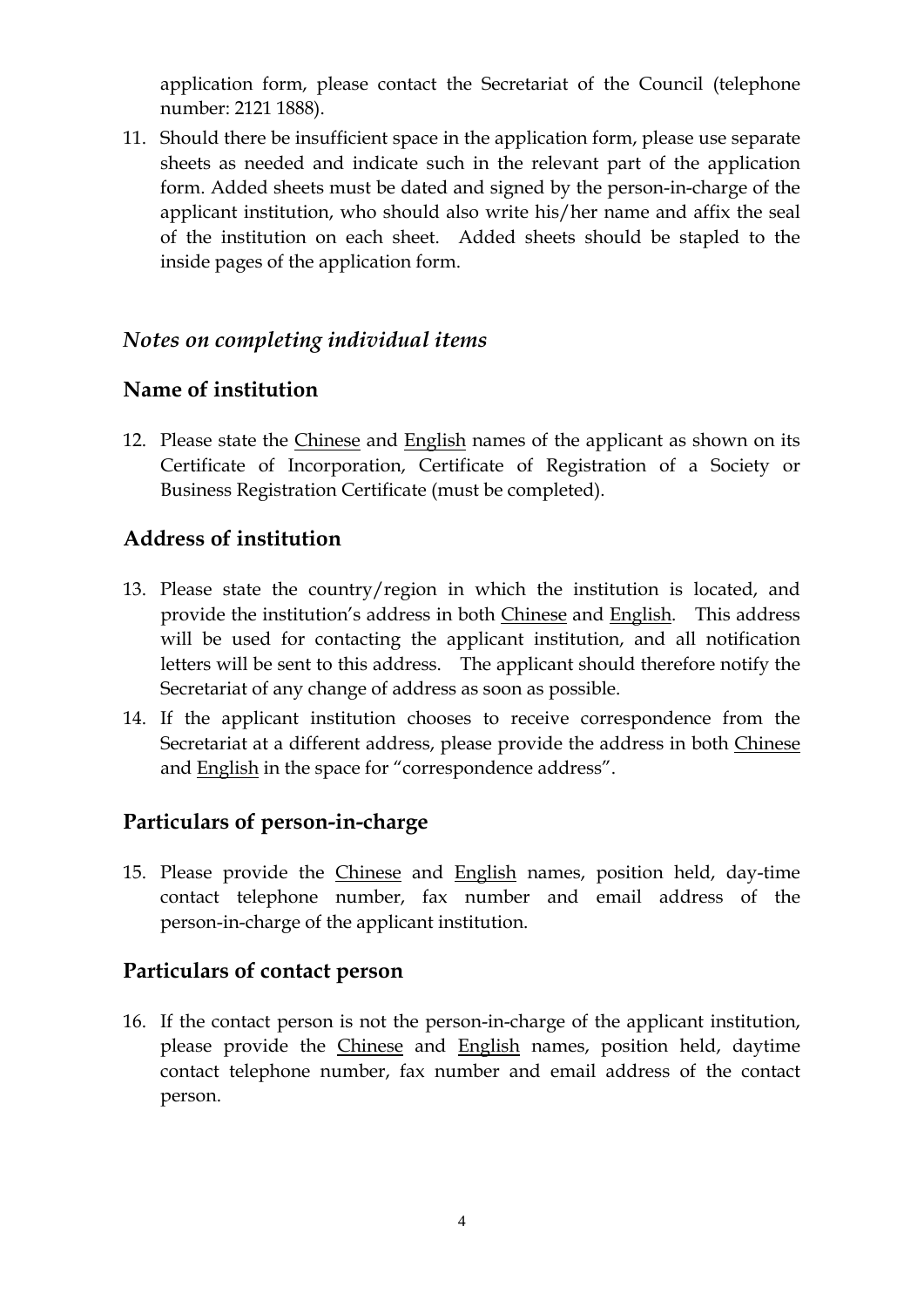## **Date of Establishment**

- 17. Please state the date of establishment of the applicant institution.
- 18. Please complete this item according to the date of registration shown on the applicant's Certificate of Incorporation, Certificate of Registration of a Society or Business Registration Certificate. For example, for an applicant issued with a Business Registration Certificate on 1 January 1980 and the current Certificate remains valid until 31 December 2004, the dates should be given as follows:

| From $ 0 1   0 1   1   1 9 8  0 $ to $ 3 1   1 2   2 0 0 4 $ |  |            |  |      |  |  |      |       |  |  |      |  |
|--------------------------------------------------------------|--|------------|--|------|--|--|------|-------|--|--|------|--|
|                                                              |  | Date Month |  | Year |  |  | Date | Month |  |  | Year |  |

- 19. Please attach photocopies of the institution's Certificate(s) of Incorporation, Certificate(s) of Registration of a Society or Business Registration Certificate(s) / Summary **since the date of establishment**. **Do not send the originals of the above documents.**
- 20. Please put a " $\checkmark$ " in the appropriate box to indicate the nature of business of the institution.

# **List of courses/programmes to be accredited**

21. Please list the names of the courses/programmes to be accredited.

# *Programme Information Form (CME-P-2)*

## **Names of courses/programmes to be accredited**

- 22. Please complete a separate Programme Information Form (pages 19-24 of the Application Form) for each CME course/programme to be accredited, and provide the relevant objective proofs for each course/programme, e.g. brochures with detailed information on the course/programme, handbooks, prospectus/enrolment brochures, enrolment forms, schedule of programmes, sample of certificates issued, etc. (The relevant documentary proofs should be attached to the respective Programme Information Form such that there is a complete set of documents for each programme/course. [Please refer to the instructions on the ordering of documents/copies in the *Guidance Notes*.]) The name of the applicant should appear on every Programme Information Form.
- 23. Please state the name of the CME course/programme to be accredited. The name must be identical to the name shown on the certificates issued for the course/programme and relevant documentary proofs.
- 24. Please state the address of the website containing the information of the course/programme.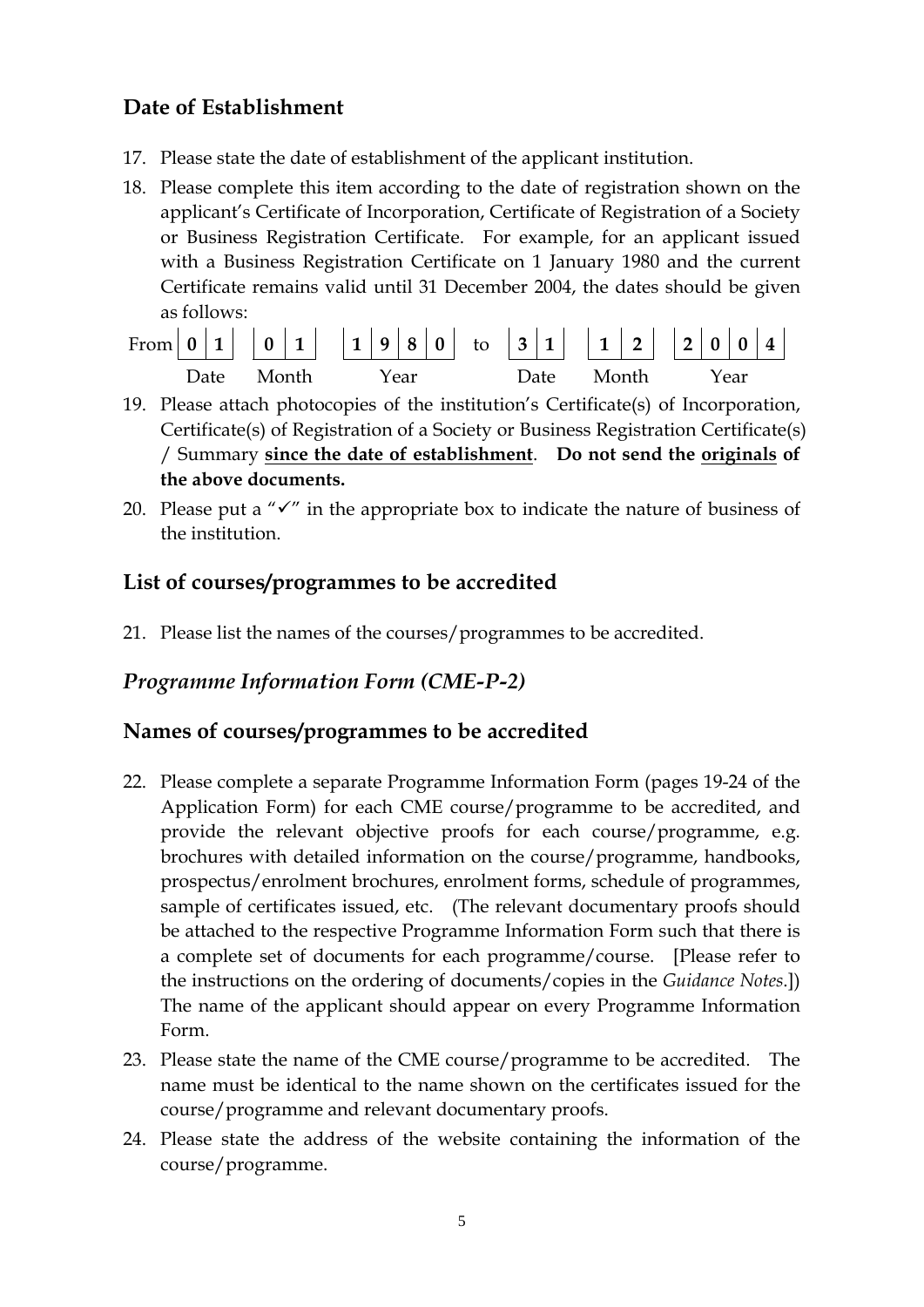#### **Particulars of person-in-charge of the course/programme**

25. Please state the Chinese and English names, position held, daytime contact telephone number, fax number and email address of the person-in-charge of the course/programme.

#### **Particulars of the course/programme**

26. Please state the date(s) of delivery of the course/programme, the number of hours devoted to CME subjects, format of the course/programme and the venue. In calculating the number of hours of CME study, only the time spent on CME subjects as prescribed by the Chinese Medicine Practitioners Board will be counted. The scope of CME studies covers the syllabus of the CMP Licensing Examination as well as related areas of study such as the integration of Chinese and Western medicine, modernization of Chinese medicine, the Chinese Medicine Ordinance and the Code of Practice for registered Chinese medicine practitioners. (For details, please visit the Council's website: www.cmchk.org.hk.)

Example: The applicant plans to organize a course comprising 12 sessions from 2 May 2005 to 18 July 2005. Course contents will include biochemistry (2 hours), Chinese materia medica (4 hours), Chinese medicinal formulary (4 hours), Synopsis of the Golden Chamber (4 hours), diagnostics of Chinese medicine (4 hours), integration of Chinese and Western medicine (4 hours) and a written examination (2 hours). Each session lasts for 2-hour and is conducted weekly.

The dates of the course should then be  
\nFrom 
$$
\begin{bmatrix} 0 & 2 \\ 0 & 2 \end{bmatrix}
$$
 and  $\begin{bmatrix} 0 & 5 \\ 0 & 5 \end{bmatrix}$  and  $\begin{bmatrix} 1 & 8 \\ 0 & 7 \end{bmatrix}$  and  $\begin{bmatrix} 2 & 0 & 0 \\ 0 & 5 \end{bmatrix}$   
\nNote  
\nNo. of hours of CME study  $\underline{\hspace{1cm}} 20$  hour (s)  
\n(*excluding the time devoted to biochemistry and written examination*)

- 27. Please state the objectives, target groups and admission criteria of the course/ programme.
- 28. Please state the maximum number of participants for the course/ programme.
- 29. Please put a " $\checkmark$ " in the appropriate box(es) to indicate the content and subject areas of the course/programme (more than one entries are allowed).

#### **Academic and professional qualifications of instructors/speakers of the course/programme**

30. The applicant should state the name, listing/registration number of listed/registered Chinese medicine practitioner (if applicable), and academic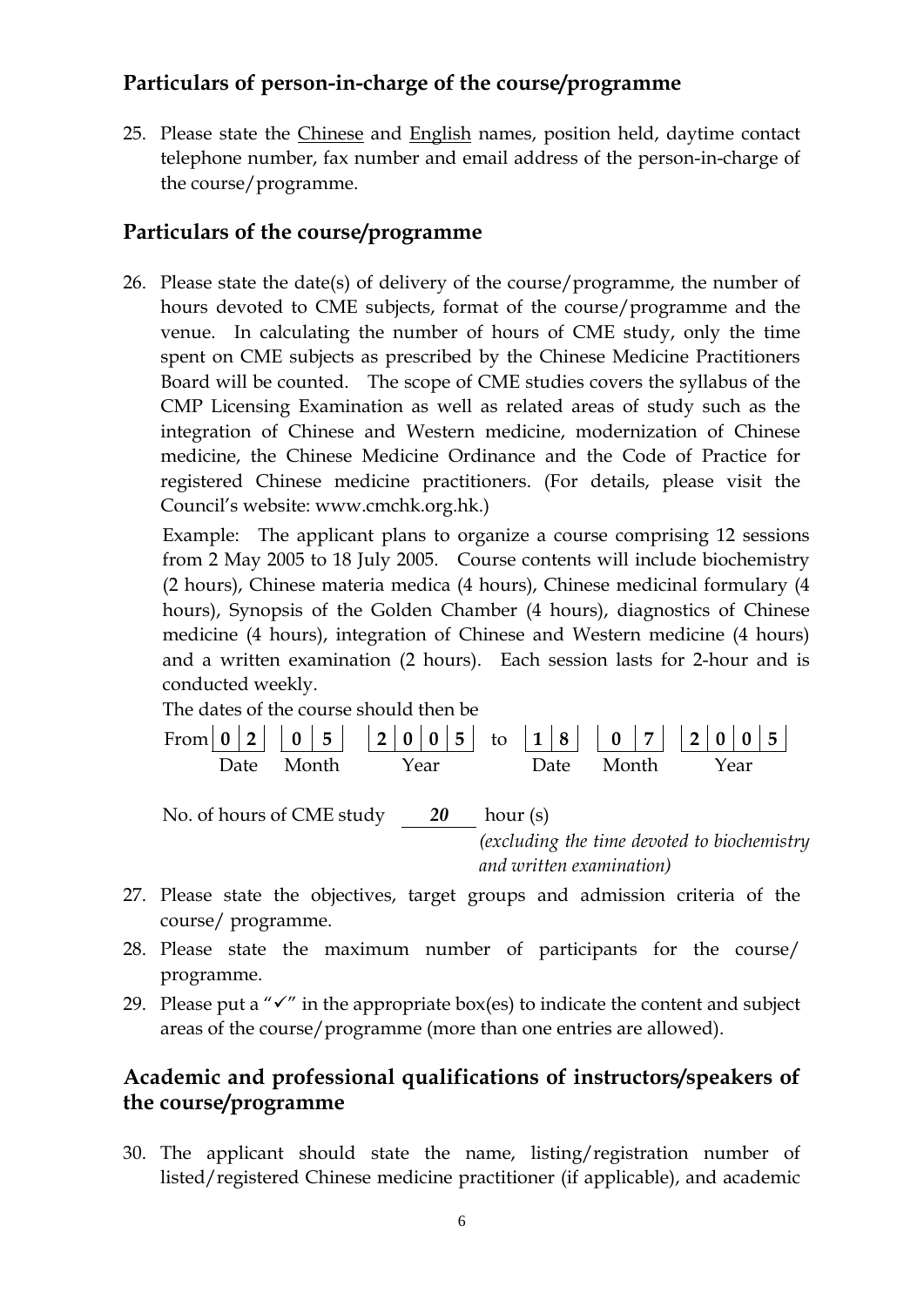and professional qualifications (including teaching and training experience) of each instructor/speaker. (If the applicant does not have information on the experience of an instructor/speaker, please state "No information".)

### **Mechanisms of monitoring and assessment of the course/programme**

31. The applicant should describe the arrangements and mechanisms for assessing, monitoring and ensuring the quality of the CME course/programme, including the mechanisms for monitoring the progress and quality of the course, assessing the performance of participants, monitoring and recording of participants' attendance, etc.

## **Requirements for Issuance of Proof of CME Points**

- 32. The organizer should issue a proof of CME points to each registered CMP who has participated and completed the programme. The proof should show the followings:
	- $\Diamond$  name of the organizer
	- $\Diamond$  name and code of the programme
	- $\Diamond$  the name and registered number of the registered CMP
	- $\Diamond$  end-date of the programme
	- $\Diamond$  status of participation in the programme, e.g. "Completed the programme", "Passed the assessment", "Attended the programme", "Acting as speaker" or "Published report/ thesis" etc.
	- $\Diamond$  CME points awarded
	- $\Diamond$  the name, position held and signature of the person-in-charge of the programme
	- $\Diamond$  the seal of the organizer
	- $\diamond$  the issue date of the proof

The applying institution is required to submit sample of the proof as mentioned above.

#### **Requirements for Issuance of Certification**

- 33. Besides the issuance of proof of CME Points, please state whether certification will be issued to participants of the course/programme, and specify the type(s) of certification issued (e.g. graduation diploma, certificate of attendance, etc.). If the organizer would issue other certificate to the participants, sample of the certificate should also be submitted.
- 34. Please put a " $\checkmark$ " in the appropriate box(es) to indicate the requirements applicable to the course/programme for the issuance of certification.
- 35. Supplementary information/explanations about the course/programme may be added in the space for "Other information" as necessary.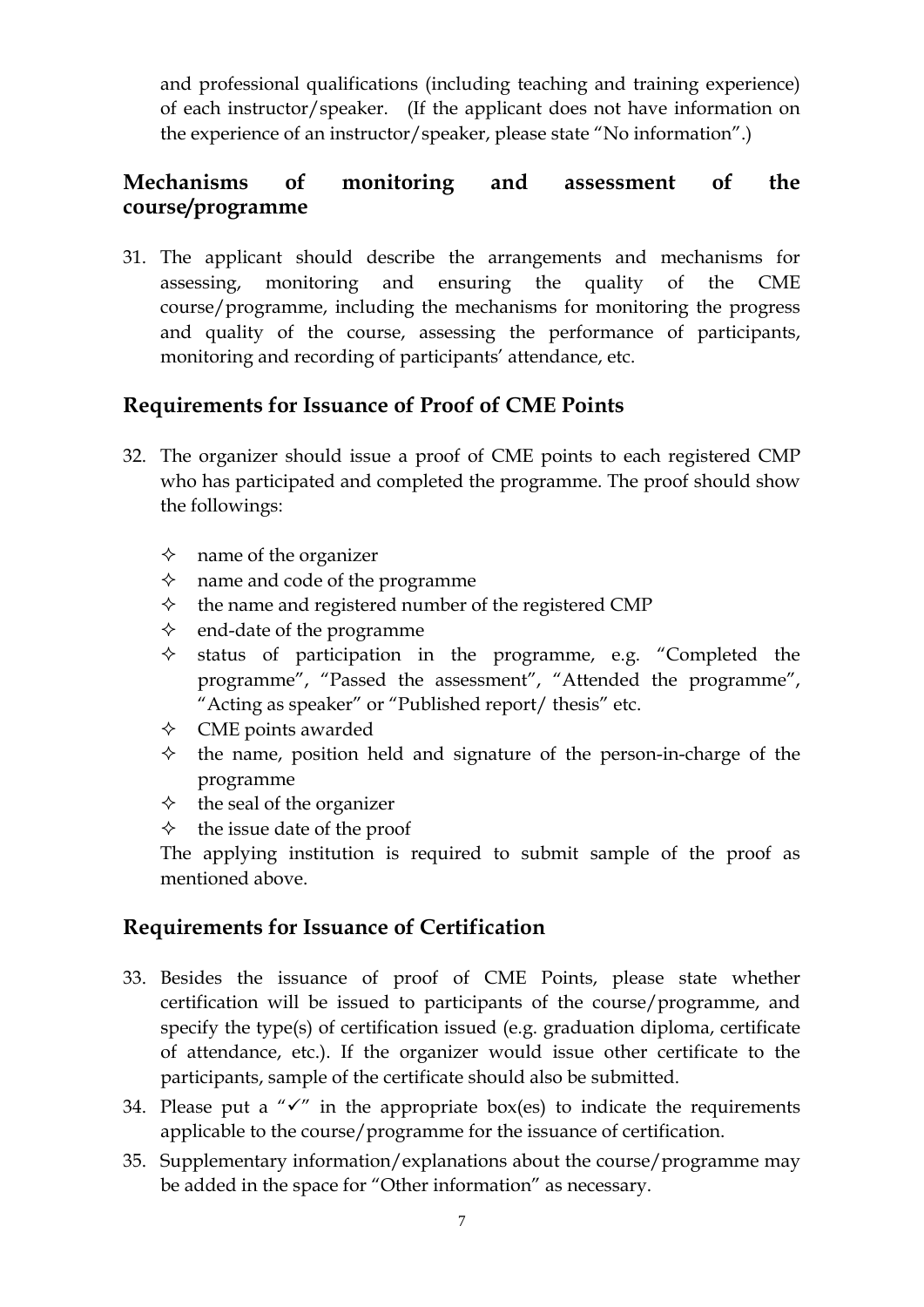36. Every Programme Information Form must be signed and dated by the authorized person of the applicant. The authorized person is also required to write his/her name and position held, and affix the seal of the applicant on each form.

#### **Checklist of documentary proofs to be submitted by the applicant**

37. The applicant must submit copies of relevant documentary proofs with its application (please refer to the instructions on the ordering of documents/copies), and put a " $\checkmark$ " in the appropriate box. The applicant may submit as much information or evidence as possible to support its application.

## **Follow up actions after completion of the course/programme**

- 38. The organizer should send the name list of the registered CMPs who have participated in the programme to the administrators accredited by the Chinese Medicine Practitioners Board within 10 days after completion of the course/ programme. Relevant record should also be kept for verification when the administrators record the details of CME points for registered CMPs.
- 39. Besides, the organizer should submit the report and relevant information on CME to the Practitioners Board within 1 month after completion of the course/ programme. Both hardcopy and softcopy of the report should be submitted. The softcopy should adopt that of the sample attached with the approval letter of the programme, and submitted by email or post to the Practitioners Board. The original of the hardcopy should be submitted by post. The email address of the Practitioners Board is "info@cmchk.org.hk".

## **Declaration**

- 40. **The authorized person of the applicant institution must sign and date the declaration.**
- 41. If any false/misleading information is provided, or any change to the content of the course/programme concerned is not reported immediately to the Chinese Medicine Practitioners Board for approval, the institution may be disqualified from applying and any approval already given by the Chinese Medicine Practitioners Board for the accreditation of individual CME programmes may be nullified. The Chinese Medicine Practitioners Board may vary the result of the application having regard to the changes in the content of CME programmes.
- 42. The applicant institution is responsible for monitoring and managing its CME programmes, and shall be responsible for all consequences resulting from changes of result of the application, the management and operation of the institution, as well as the content, organization and arrangement of its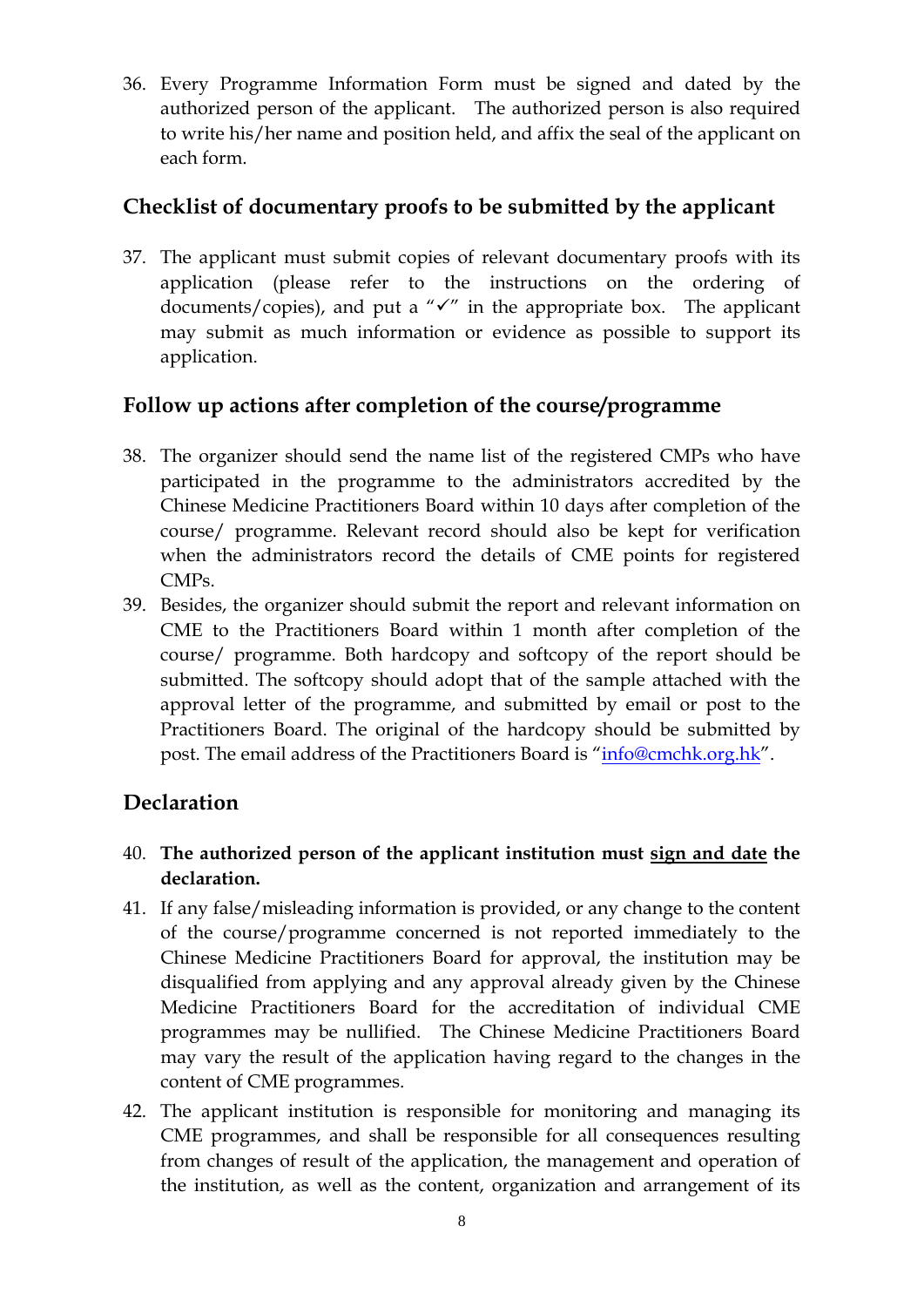programmes and related matters.

- 43. The Chinese Medicine Practitioners Board of the Council may verify the information provided in this application form in any manner as it deems fit.
- 44. No applicant may offer any advantage to any member of the Council and its committees and boards, or any staff of the Secretariat of the Council, in order to procure accreditation of any CME programme.

#### *Information on the institution and enquiries*

#### **Use of information on the institution**

45. The information provided by the applicant to the Chinese Medicine Practitioners Board will be used for the enforcement of the provisions of the Chinese Medicine Ordinance.

#### **Transfer of information on the institution**

46. The information provided by the applicant is mainly for use within the Chinese Medicine Council of Hong Kong but may also be disclosed to other Government bureaux/departments, agencies or authorities for the purpose mentioned in paragraph 45. Apart from the above, personal data will only be disclosed where the data subject has given consent to such disclosure or where such disclosure is permitted/required by the Personal Data (Privacy) Ordinance.

#### **Correction of information on the institution**

47. Applicants have the right of access and correction with respect to information submitted by the institution as provided for in Sections 18 and 22 and Principle 6 of Schedule 1 of the Personal Data (Privacy) Ordinance. A fee may be imposed for complying with a data access request. In the event of any change to the information submitted by the institution, it should notify the Secretariat in writing as soon as possible. Please mark "Application for accreditation of individual programme of CME for registered CMPs" on the envelope.

## **Acknowledgement letter**

48. Upon receipt of the application, the Secretariat of the Council will issue an acknowledgement letter bearing the application number. If the applicant does not receive an acknowledgment letter two weeks after submission of the application form, please contact the Secretariat of the Council at 2121 1888. Please print the name of the person-in-charge and address of the applicant in the acknowledgement letter (Section E) to ensure that the letter can be sent to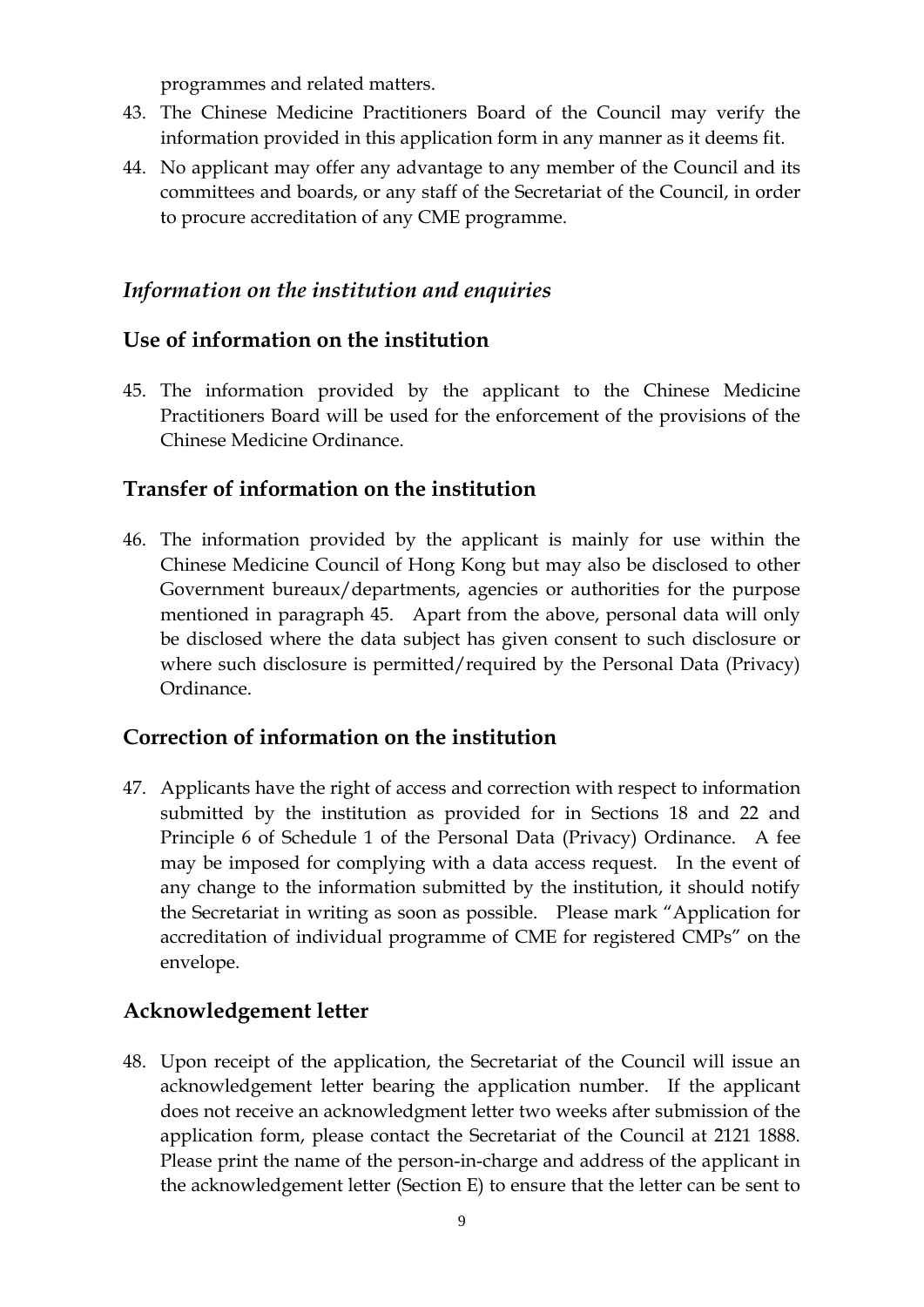the correct address. Only applications that have been acknowledged by the Secretariat will be processed.

# *Correspondence and enquiries*

49. All correspondences and applications should be sent to the Secretariat of the Chinese Medicine Council of Hong Kong. Please mark "Application for accreditation of individual programme of CME for registered CMPs" on the envelope. The address and contact information of the Secretariat are as follows:

| Address        |                    | : The Secretariat of the Chinese Medicine Council of  |  |  |  |  |  |
|----------------|--------------------|-------------------------------------------------------|--|--|--|--|--|
|                |                    | Hong Kong                                             |  |  |  |  |  |
|                |                    | 22/F, Wu Chung House,                                 |  |  |  |  |  |
|                |                    | 213 Queen's Road East,                                |  |  |  |  |  |
|                | Wanchai, Hong Kong |                                                       |  |  |  |  |  |
| Fax No.        |                    | : 21211898                                            |  |  |  |  |  |
| Telephone No.  |                    | : 21211888                                            |  |  |  |  |  |
| Website        |                    | : www.cmchk.org.hk                                    |  |  |  |  |  |
| E-mail address |                    | : info@cmchk.org.hk                                   |  |  |  |  |  |
| Office hours   |                    | $\therefore$ 9:00a.m. – 5:30p.m. (Mondays to Fridays) |  |  |  |  |  |
|                |                    | (Closed on Saturdays, Sundays and<br>Public           |  |  |  |  |  |
|                |                    | Holidays)                                             |  |  |  |  |  |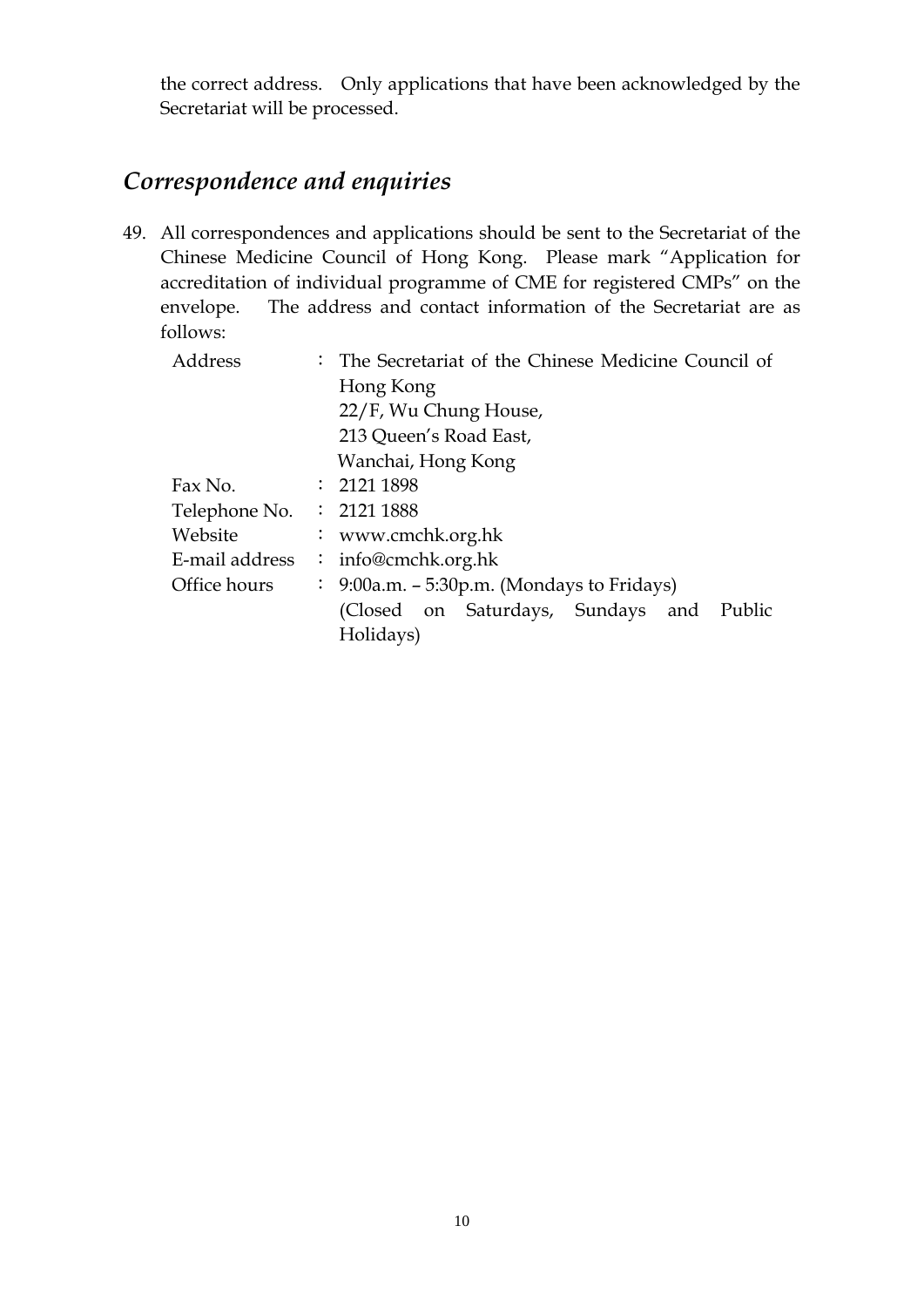# **Application form and supporting documents should be arranged in the following order.**



- **Note: (1) Before submitting the application forms, please sort and arrange the relevant documents in the order as shown above and attach them to the application form with a string.** 
	- **(2) All application forms and documentary proofs submitted will not be returned to the applicant. Please make a photocopy before submission for reference.**
	- **(3) To facilitate the processing of applications by the Chinese Medicine Practitioners Board, please ensure that the application forms submitted have been duly completed and that the relevant documentary proofs have been attached.**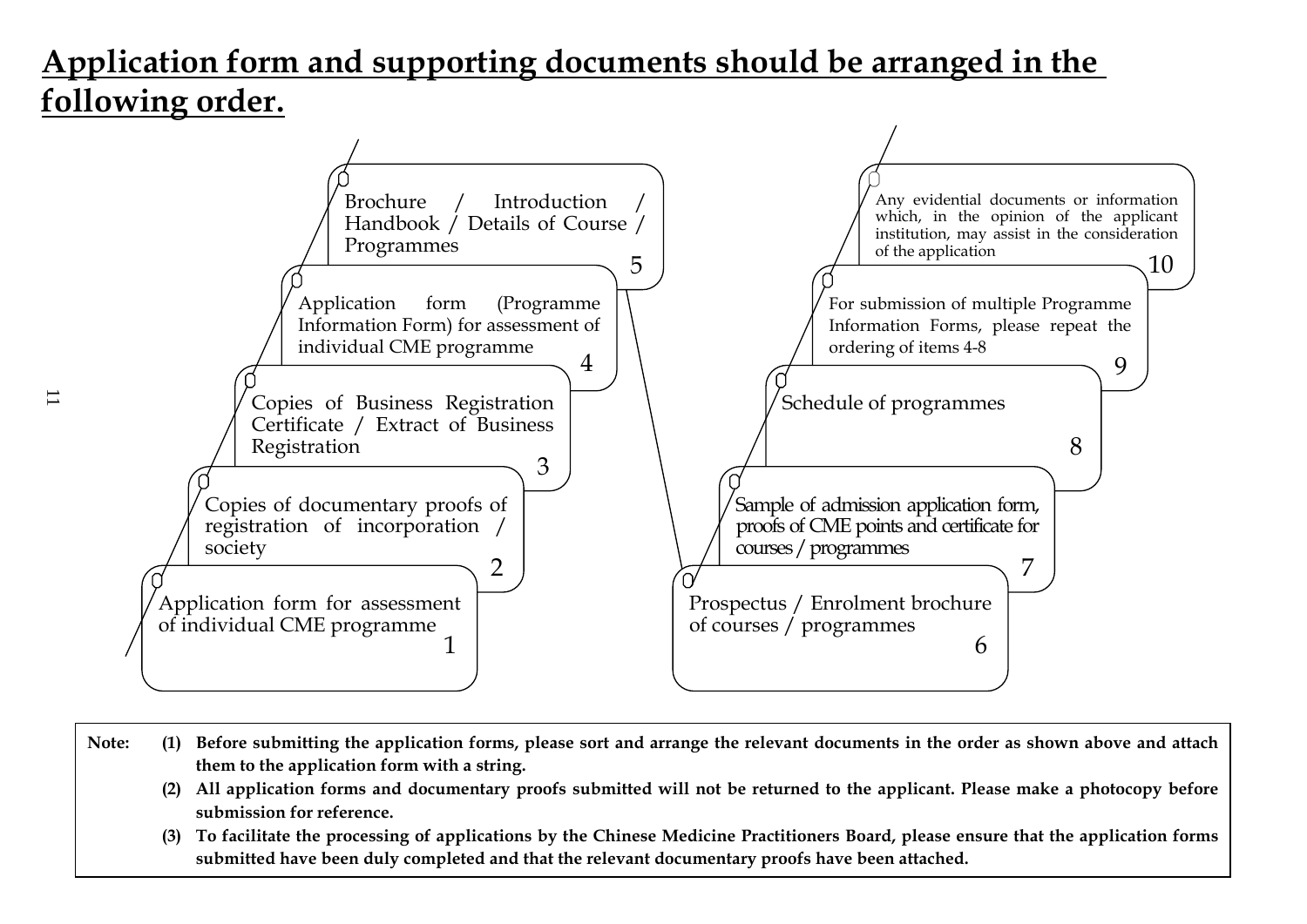#### **Chinese Medicine Council of Hong Kong**

Form CME-P-1 Application No. (To be filled in by the

#### **Continuing Education in Chinese Medicine (CME) for Registered Chinese Medicine Practitioners**

#### **Application Form for Assessment of Individual CME Programmes Chinese Medicine Ordinance (Cap. 549) Section 82**

Please refer to the relevant paragraphs of the *Guidance Notes*, as indicated in the boxes on the left, when completing this application form.

| <b>Section A</b>                                                  | <b>Particulars of the Applicant Institution</b>                    |
|-------------------------------------------------------------------|--------------------------------------------------------------------|
| Name of Institution (Chinese)                                     |                                                                    |
|                                                                   |                                                                    |
| (English)                                                         |                                                                    |
| Country/region in which the $\Box$ Hong Kong                      | $\Box$ Others                                                      |
| institution is located<br>Address of the institution<br>(Chinese) | (Please specify):                                                  |
| (English)                                                         |                                                                    |
|                                                                   |                                                                    |
|                                                                   | Correspondence Address (if different from the address given above) |
| (Chinese)                                                         |                                                                    |
| (English)                                                         |                                                                    |
|                                                                   |                                                                    |
|                                                                   |                                                                    |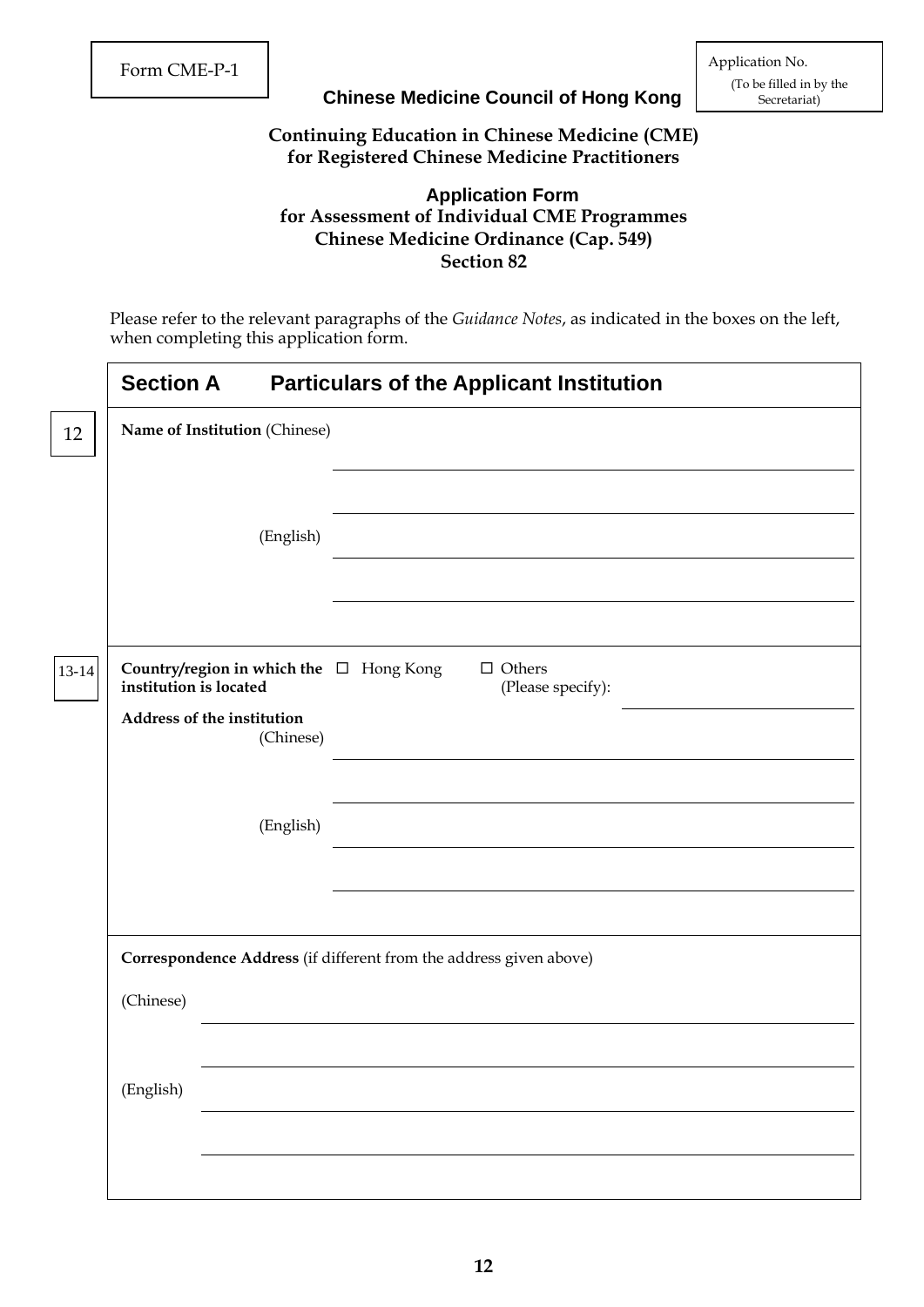| $15 - 16$ | <b>Particulars of Person-in-charge</b> |           |                                                                                                                                                                                                              |
|-----------|----------------------------------------|-----------|--------------------------------------------------------------------------------------------------------------------------------------------------------------------------------------------------------------|
|           | Name                                   | (Chinese) | (English)                                                                                                                                                                                                    |
|           | Position held                          |           |                                                                                                                                                                                                              |
|           | Day-time contact telephone no.         |           |                                                                                                                                                                                                              |
|           | Fax no.                                |           |                                                                                                                                                                                                              |
|           | Email address                          |           |                                                                                                                                                                                                              |
|           |                                        |           | Particulars of Contact Person (if different from the person-in-charge)                                                                                                                                       |
|           | Name                                   | (Chinese) | (English)                                                                                                                                                                                                    |
|           | Position held                          |           |                                                                                                                                                                                                              |
|           | Day-time contact telephone no.         |           |                                                                                                                                                                                                              |
|           | Fax no.                                |           |                                                                                                                                                                                                              |
|           | Email address                          |           |                                                                                                                                                                                                              |
| $17-20$   | Date of Establishment                  |           | 1 1 1 1 1 1 1 1 1 1<br>Month<br>Date<br>Year                                                                                                                                                                 |
|           |                                        |           |                                                                                                                                                                                                              |
|           |                                        |           | Date of Incorporation/Registration of Institution/Society/Business (Please provide copies of<br>Certificate of Incorporation, Certificate of Registration of a Society or Business Registration Certificate) |
|           | From<br>Date                           | Month     | to<br>Year<br>Year<br>Date<br>Month                                                                                                                                                                          |
|           | Nature of the institution              |           | $\Box$ Chamber of<br>Professional<br>$\Box$ Industry<br>$\Box$<br>Association<br>Institute<br>Commerce                                                                                                       |
|           |                                        |           | $\Box$ Training Centre<br>University<br>$\Box$ Post Secondary<br>$\Box$<br>College                                                                                                                           |
|           |                                        |           | $\Box$ Others<br>(Please specify):                                                                                                                                                                           |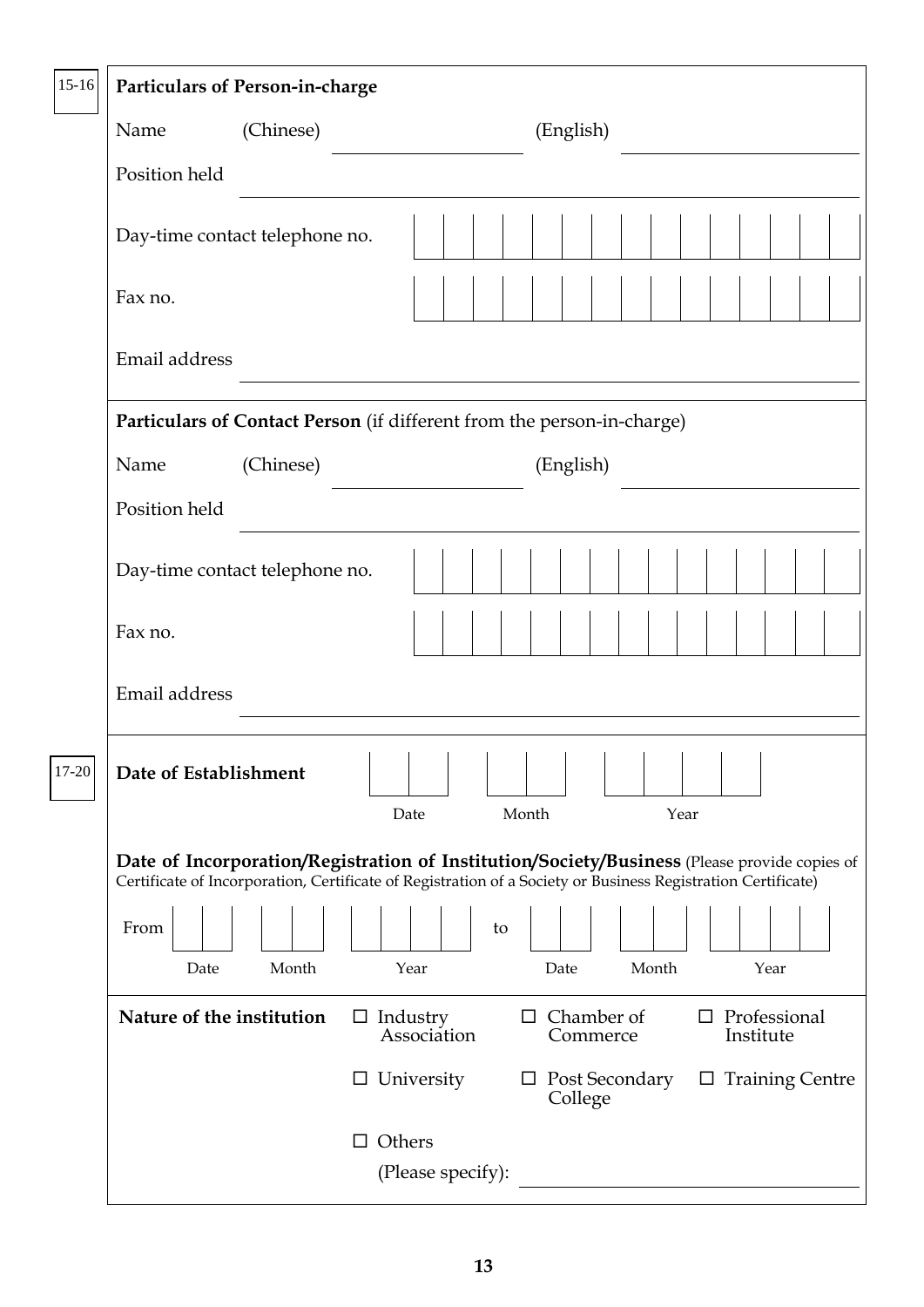#### 21 **Section B List of courses/programmes to be accredited**

Please state the names of the courses /programmes to be accredited, complete a separate Programme Information Form for each CME course /programme, and provide the relevant objective proofs for each course/programme. [The relevant documentary proofs should be attached to the respective Programme Information Form (CME-P-2) such that there is a complete set of documents for each programme/course. [Please refer to the instructions on the ordering of documents/copies in the *Guidance Notes.*])

|                  | Names of courses / programmes to be accredited |
|------------------|------------------------------------------------|
|                  |                                                |
| $\mathbf{1}$     |                                                |
| $\overline{2}$   |                                                |
| $\mathfrak{Z}$   |                                                |
| $\overline{4}$   |                                                |
| $\overline{5}$   |                                                |
| $\boldsymbol{6}$ |                                                |
| $\boldsymbol{7}$ |                                                |
| $8\,$            |                                                |
| 9                |                                                |
| $10\,$           |                                                |

11

Should there be insufficient space in the application form, please provide details in a separate sheet and indicate such in the relevant part of the application form. Added sheets must be dated and signed by the authorized person of the applicant institution, who should also write his/her name and affix the seal of the institution on each sheet. Added sheets should be stapled to the inside pages of the application form.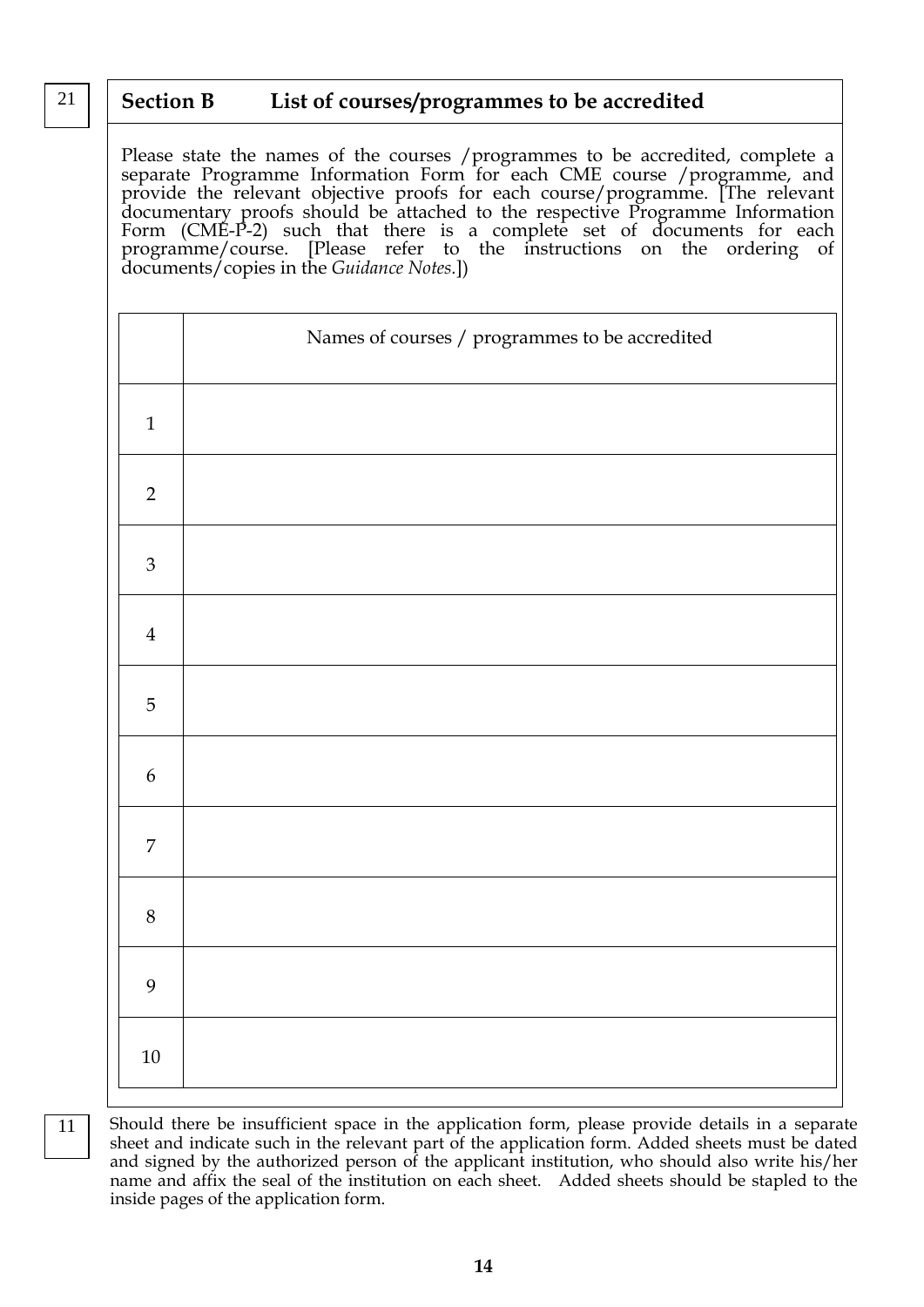|        | Section C Copies of documentary proofs submitted by the applicant institution with this application form (Please put a " $\checkmark$ " in the corresponding box.) |
|--------|--------------------------------------------------------------------------------------------------------------------------------------------------------------------|
| $\Box$ | Documentary proof of registration / incorporation of applicant institution                                                                                         |
| ப      | Documentary proof of applicant institution's registration as a society                                                                                             |
| ப      | Business Registration Certificate / Summary of Business Registration of applicant<br>institution                                                                   |
| $\Box$ | Brochure / Introduction / Handbook / Details of courses / programmes                                                                                               |
|        | Prospectus / enrolment brochure of courses / programmes                                                                                                            |
| ப      | Sample of admission application form for courses / programmes                                                                                                      |
| ப      | Schedule of programmes                                                                                                                                             |
|        | Sample of Proof of CME points / sample of certificate (if applicable)                                                                                              |
| $\Box$ | Programme Information Form<br>set(s)<br>[Information on courses/programmes]<br>to be accredited]                                                                   |
| ப      | Others (Please specify):                                                                                                                                           |
|        |                                                                                                                                                                    |
|        |                                                                                                                                                                    |
|        |                                                                                                                                                                    |
|        |                                                                                                                                                                    |
|        |                                                                                                                                                                    |
|        |                                                                                                                                                                    |
|        |                                                                                                                                                                    |
|        | Should there be insufficient space in the application form please provide details in a separate                                                                    |

37

11

Should there be insufficient space in the application form, please provide details in a separate and signed by the authorized person of the applicant institution, who should also write his/her name and affix the seal of the institution on each sheet. Added sheets should be stapled to the sheet and indicate such in the relevant part of the application form. Added sheets must be dated inside pages of the application form.

**15**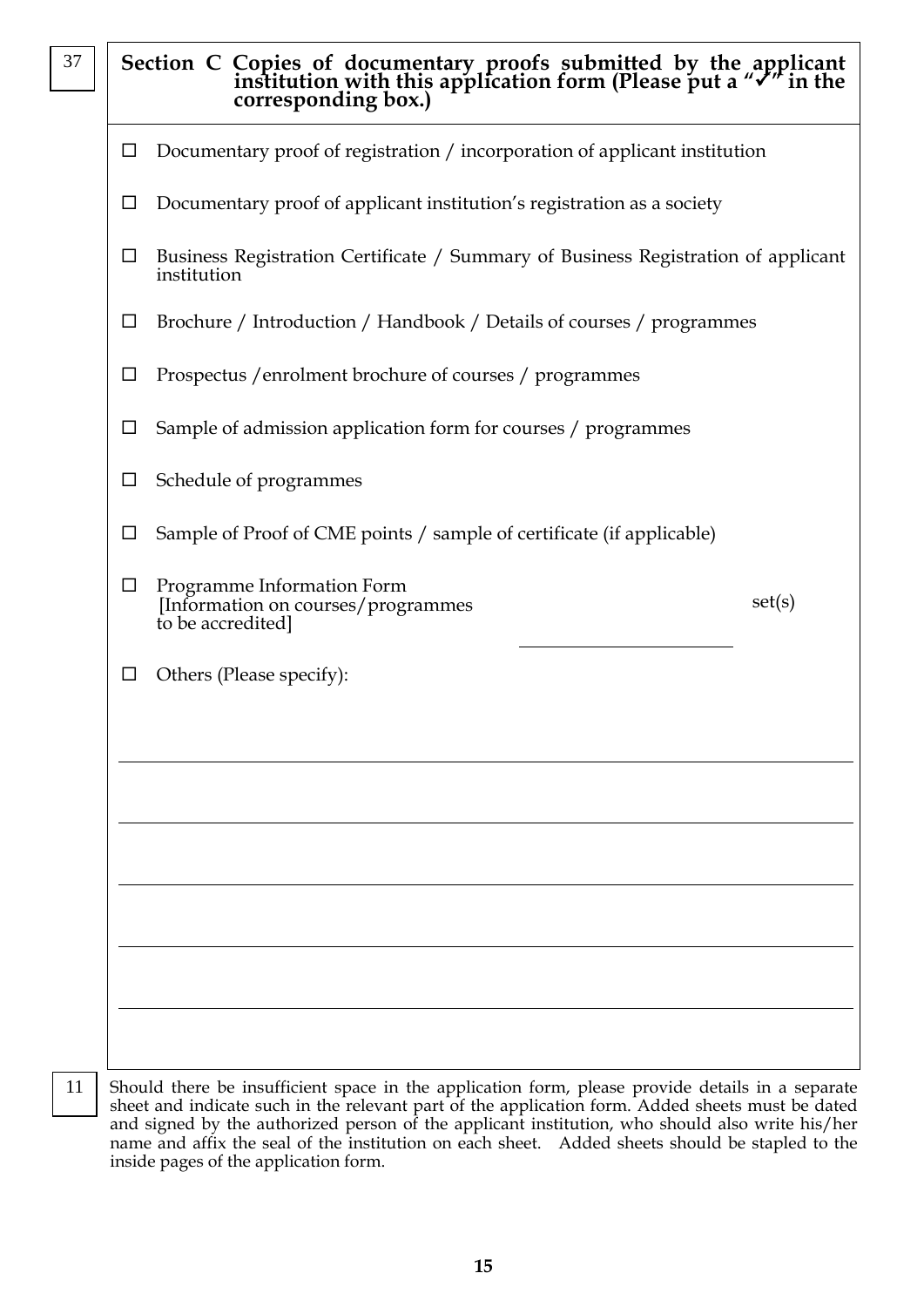#### **Section D Declaration**  40-47

| $\mathbf r$ |  |  |  |  |
|-------------|--|--|--|--|

I, authorized by (Name

of the applicant institution)("the institution"), declare the following on behalf of the institution:

- (1) All the information provided in this application form (including all the supplementary documents and attachments) is TRUE, COMPLETE and CORRECT. In the event of any change to the relevant information, the institution will notify the Chinese Medicine Practitioners Board immediately.
- (2) The institution understands that the Chinese Medicine Practitioners Board may vary the assessment results in accordance with changes to the content and arrangement of the CME programmes.
- (3) The institution understands that if any information provided in this application is not true and correct, or any change to the content of the course/programme concerned is not reported immediately to the Chinese Medicine Practitioners Board, the institution may be disqualified from applying and any approval already given by the Chinese Medicine Practitioners Board for the accreditation of individual CME programmes may be nullified.
- (4) The institution understands that the applicant institution has the responsibility to monitor and manage its CME programmes, and shall be responsible for the management and operation of the institution; the content, organization and arrangement of its programmes and related matters; and all consequences resulting from changes of assessment results as described in paragraphs (2) and (3) above.
- (5) The institution authorizes the Chinese Medicine Practitioners Board of the Chinese Medicine Council of Hong Kong to verify the information in this application form in any manner as it deems fit.
- (6) The institution understands that no applicant may offer any advantage to any member of the Chinese Medicine Council of Hong Kong and its committees and boards, or any staff of the Secretariat of the Council, in order to procure accreditation of any CME programme.
- (7) The institution understands that the information provided in this application will be used for the enforcement of the provisions of the Chinese Medicine Ordinance.
- (8) The institution understands that the information provided in this application is mainly for use within the Chinese Medicine Council of Hong Kong but may also be disclosed to other Government bureaux/departments, agencies or authorities for the purpose mentioned in paragraph (7). Apart from the above, personal data will only be disclosed where the data subject has given consent to such disclosure or where such disclosure is permitted/required by the Personal Data (Privacy) Ordinance.

| (Chinese)<br>Name of Authorized Person |                                                                                     |
|----------------------------------------|-------------------------------------------------------------------------------------|
| (English)                              |                                                                                     |
| Position Held                          |                                                                                     |
|                                        |                                                                                     |
|                                        |                                                                                     |
|                                        | (Authorized Person's Signature)                                                     |
| (Seal of Applicant Institution)        | (Date) $(D/M/Y)$                                                                    |
|                                        |                                                                                     |
|                                        | Please write the name of the person-in-charge and the address of the institution in |

the acknowledgement letter (Section E).

48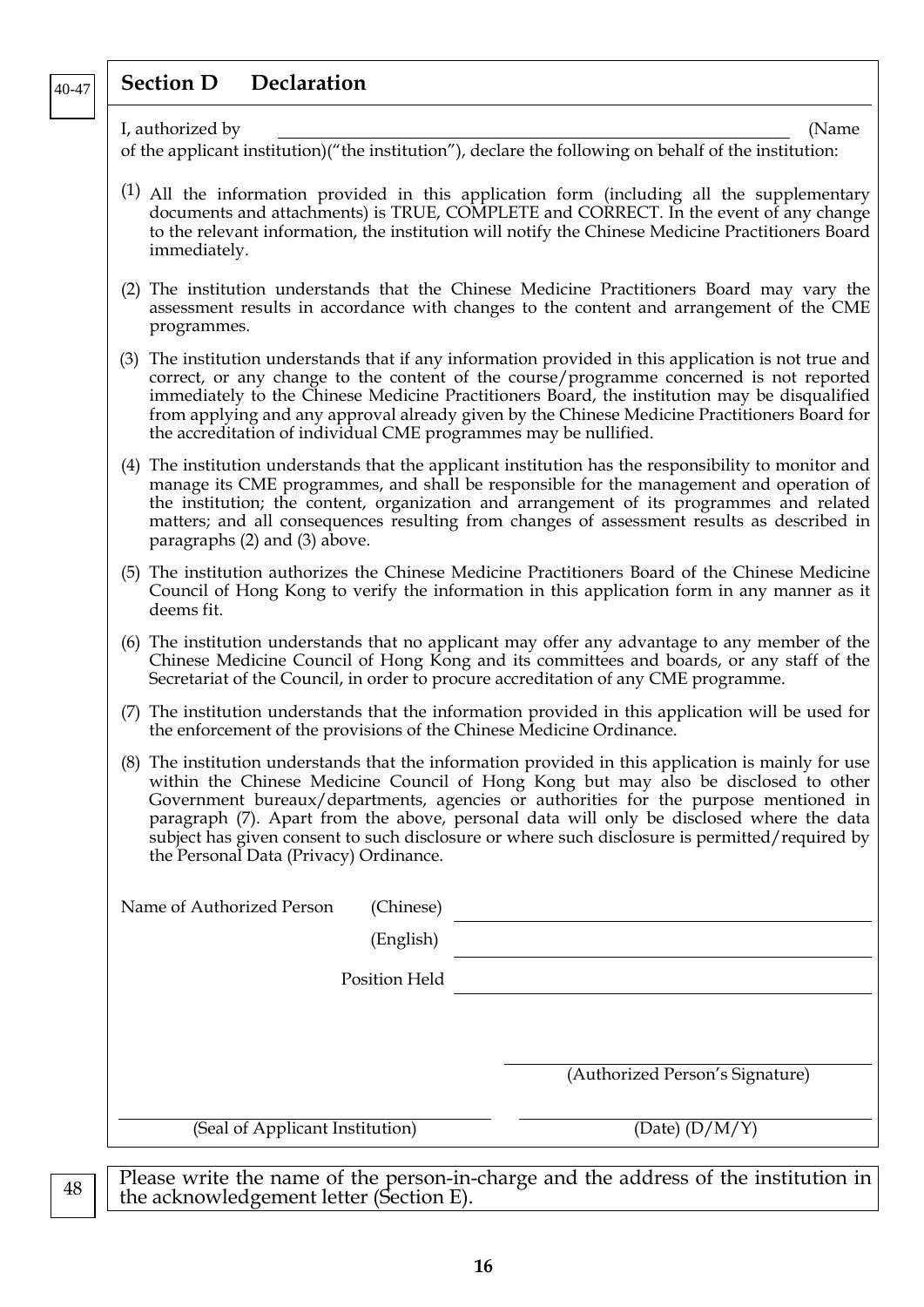**Please write the name of the person-in-charge and the address of the institution in the acknowledgement letter (Section E).**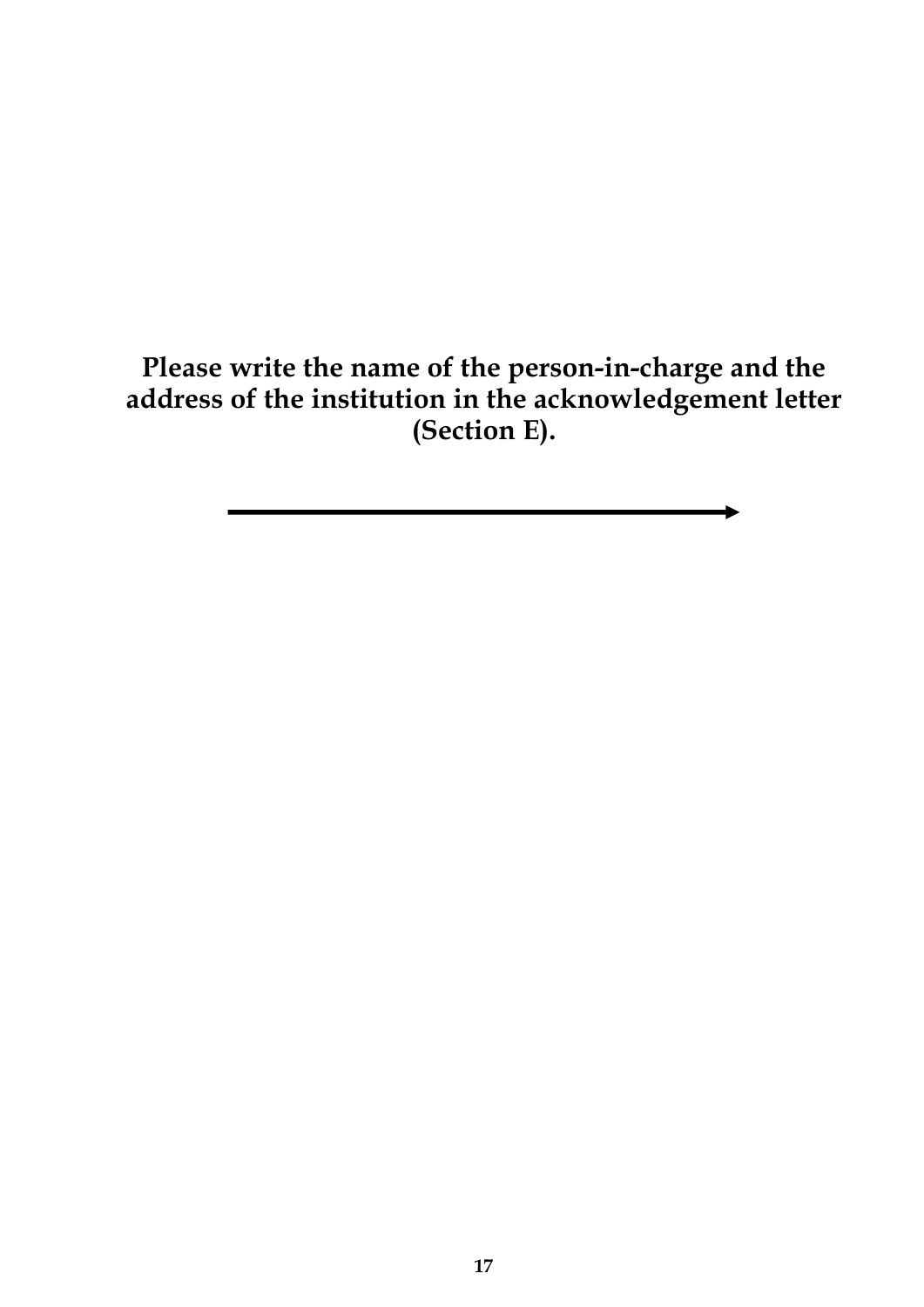| Official use only                                                                                                                                                                                                                                                                                                                                                                                                                                                   |
|---------------------------------------------------------------------------------------------------------------------------------------------------------------------------------------------------------------------------------------------------------------------------------------------------------------------------------------------------------------------------------------------------------------------------------------------------------------------|
| Dear (Person-in-charge<br>of the applicant institution),                                                                                                                                                                                                                                                                                                                                                                                                            |
| The Chinese Medicine Practitioners Board<br>of the Chinese Medicine Council of Hong<br>Kong acknowledges receipt of your<br>institution's application for accreditation<br>of individual CME programme and<br>programme information form(s). Your<br>is processing your application. If there is<br>any change to the institution's<br>information or if you have any enquiries,<br>please contact the Secretariat of the<br>Chinese Medicine Council of Hong Kong. |
| Enquiry Telephone No. : 2121 1888<br>Address: 22/F, Wu Chung House,<br>213 Queen's Road East,<br>Wanchai, Hong Kong                                                                                                                                                                                                                                                                                                                                                 |
|                                                                                                                                                                                                                                                                                                                                                                                                                                                                     |
|                                                                                                                                                                                                                                                                                                                                                                                                                                                                     |
|                                                                                                                                                                                                                                                                                                                                                                                                                                                                     |
|                                                                                                                                                                                                                                                                                                                                                                                                                                                                     |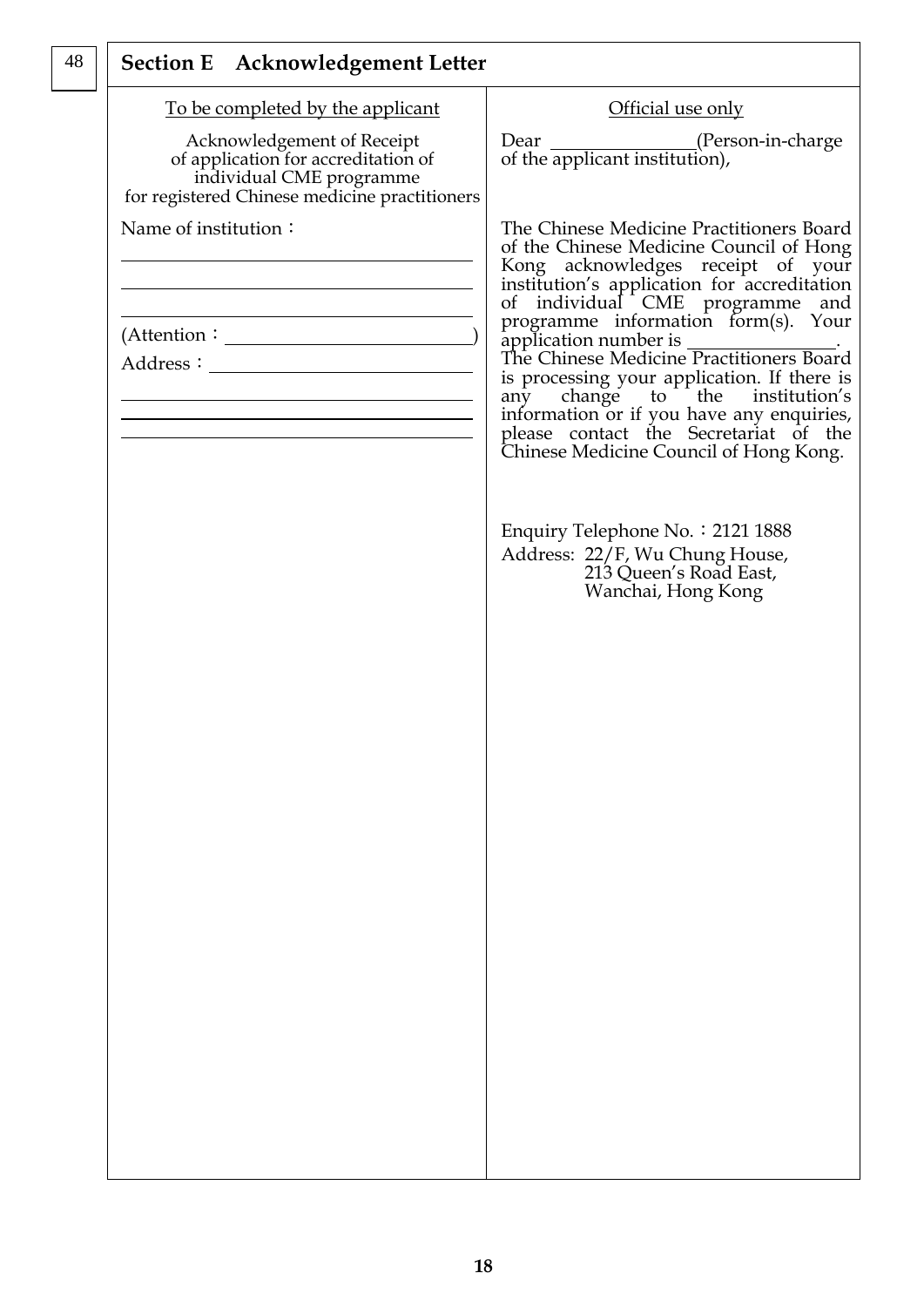**Please complete a separate Programme Information Form for each course / programme to be accredited.**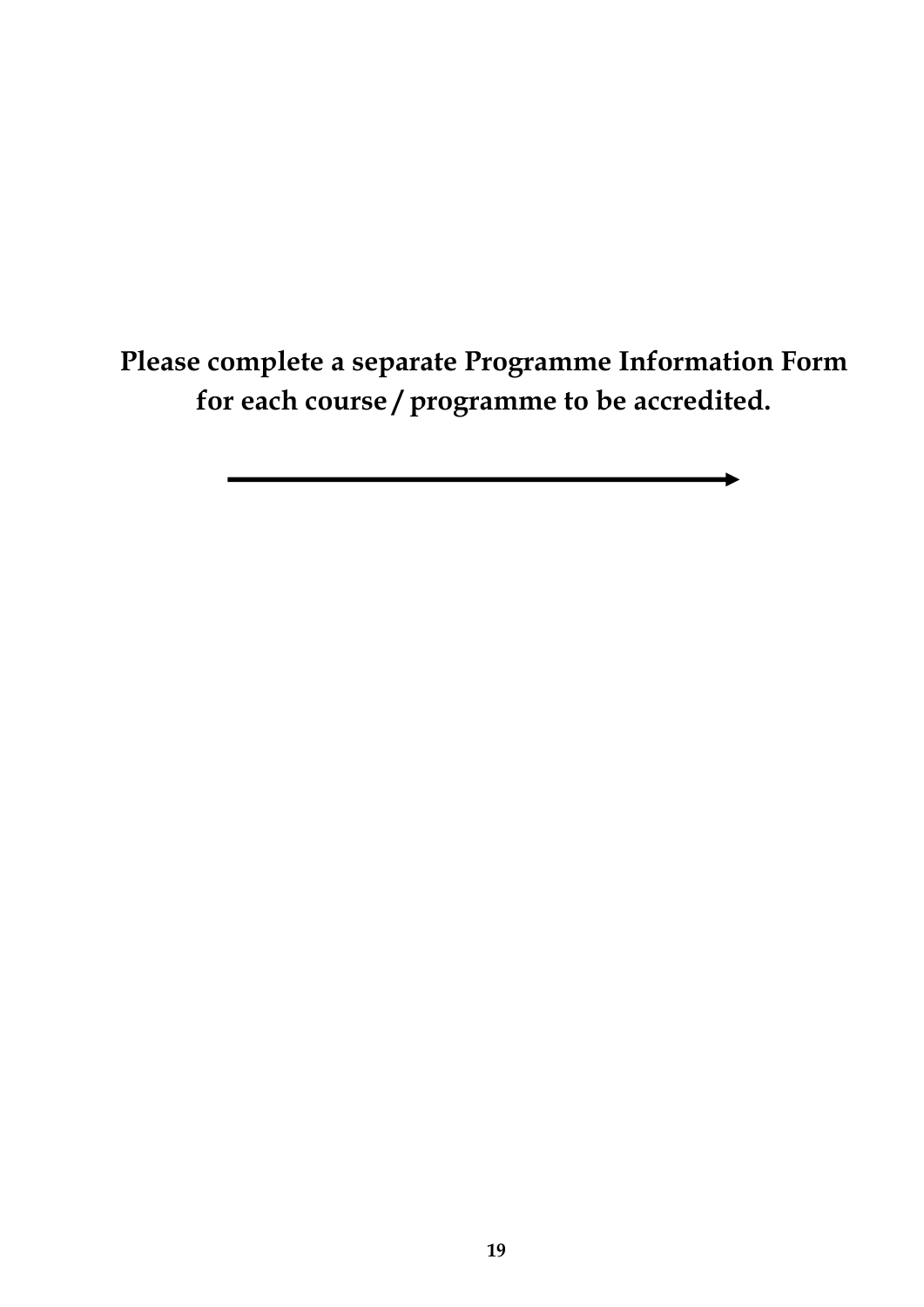#### Form CME-P-2 **Chinese Medicine Council of Hong Kong** (To be filled in by the Secretariat) Continuing Education in Chinese Medicine (CME)<sup> Secretariat)</sup> **for Registered Chinese Medicine Practitioners Application Form for Accreditation of Individual CME Programmes (Programme Information Form)**

Please refer to the relevant paragraphs of the *Guidance Notes*, as indicated in the boxes on the left, when completing this application form.

| 22    | Name of Applicant<br>Institution:                                                                                                                                                                                                                                                                                                                                          |  |  |  |  |  |  |
|-------|----------------------------------------------------------------------------------------------------------------------------------------------------------------------------------------------------------------------------------------------------------------------------------------------------------------------------------------------------------------------------|--|--|--|--|--|--|
|       | Information on the course / programme to be accredited<br>(The applicant is required to provide objective proofs of the information provided in<br>this section, such as brochures containing details of the CME course/programme,<br>handbook, prospectus/enrolment brochure, admission application form, schedule of<br>programmes, sample of certificates issued, etc.) |  |  |  |  |  |  |
| 23-24 | Name of Course / Programme                                                                                                                                                                                                                                                                                                                                                 |  |  |  |  |  |  |
|       | Website containing information on the above course / programme                                                                                                                                                                                                                                                                                                             |  |  |  |  |  |  |
| 25    | Particulars of Person-in-charge of Course / Programme<br>Name<br>(Chinese)<br>(English)<br>Position held                                                                                                                                                                                                                                                                   |  |  |  |  |  |  |
|       | Day-time contact telephone no.<br>Fax no.<br>Email address                                                                                                                                                                                                                                                                                                                 |  |  |  |  |  |  |
| 26    | <b>Scheduled Date of Course / Programme</b><br>From<br>to<br>Date Month Year<br>Date Month<br>Year<br>No. of hours of CME study:<br>hour $(s)$                                                                                                                                                                                                                             |  |  |  |  |  |  |
|       | Format of Course/<br>$\Box$ Seminar /<br>$\Box$ Classroom<br>$\Box$ Correspondence<br>instruction<br>Conference<br>Programme<br>course<br>$\Box$ Praticum<br>$\Box$ Internet-based study<br>$\Box$ Others (Please specify):                                                                                                                                                |  |  |  |  |  |  |
|       |                                                                                                                                                                                                                                                                                                                                                                            |  |  |  |  |  |  |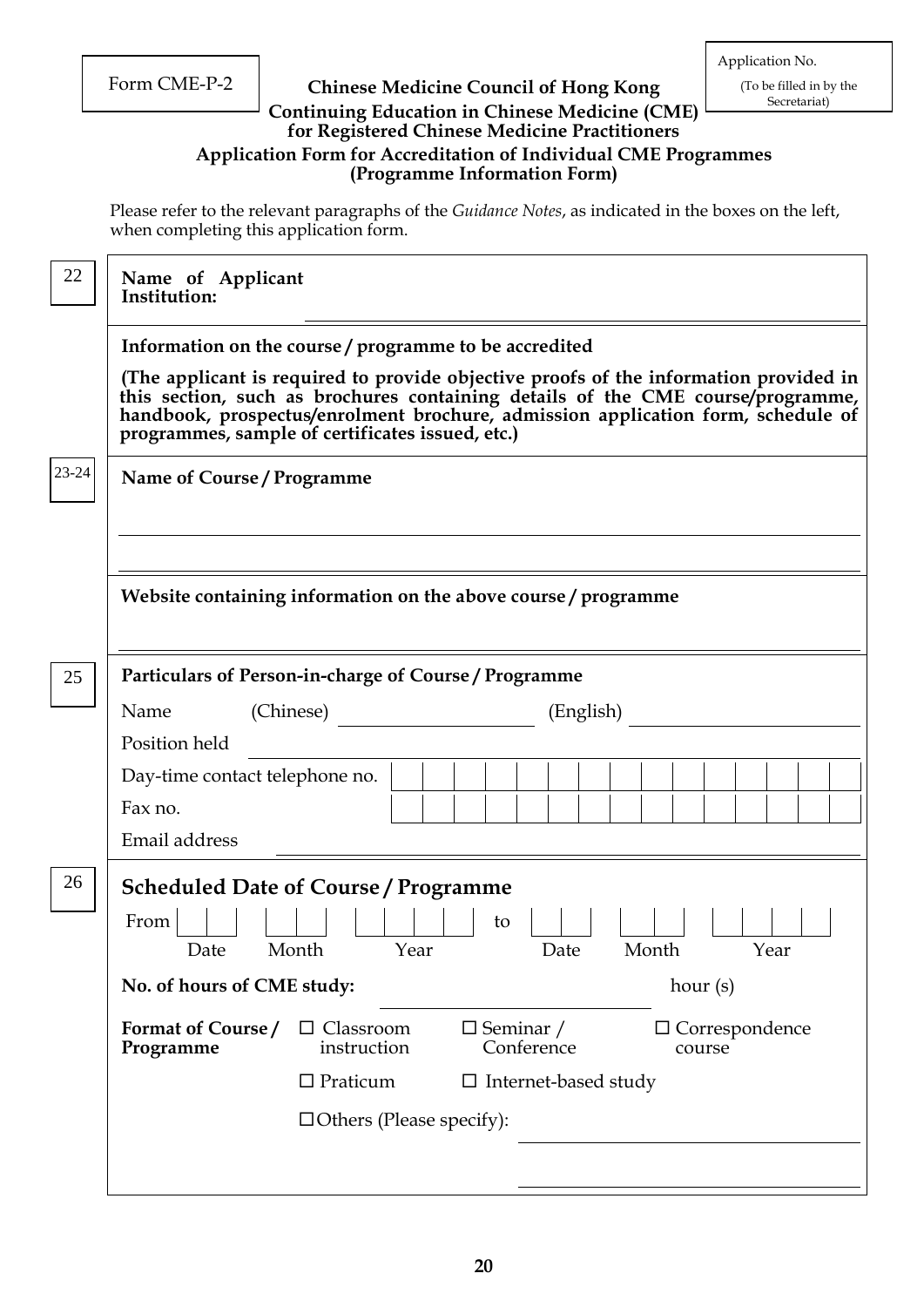| <b>Objectives and Target Groups of the Course / Programme</b>                      |                                                                        |                                                                                    |  |  |  |
|------------------------------------------------------------------------------------|------------------------------------------------------------------------|------------------------------------------------------------------------------------|--|--|--|
|                                                                                    |                                                                        |                                                                                    |  |  |  |
|                                                                                    |                                                                        |                                                                                    |  |  |  |
|                                                                                    |                                                                        |                                                                                    |  |  |  |
|                                                                                    |                                                                        |                                                                                    |  |  |  |
| <b>Admission Criteria</b>                                                          |                                                                        |                                                                                    |  |  |  |
|                                                                                    |                                                                        |                                                                                    |  |  |  |
|                                                                                    |                                                                        |                                                                                    |  |  |  |
|                                                                                    |                                                                        |                                                                                    |  |  |  |
|                                                                                    |                                                                        |                                                                                    |  |  |  |
| <b>Maximum No. of Participants</b>                                                 |                                                                        |                                                                                    |  |  |  |
| CME subject(s) covered in the course/programme (multiple entries are allowed)      |                                                                        |                                                                                    |  |  |  |
| $\Box$ Hong Kong Healthcare System<br>and Regulatory System of Chinese<br>Medicine | □ Modern Basic Medical<br>Science                                      | $\Box$ History of Chinese Medicine<br>and Various Theories of<br>Chinese Medicine  |  |  |  |
| <b>Ancient Chinese Medical Proses</b>                                              | $\Box$ Fundamental Theories of<br><b>Chinese Medicine</b>              | $\Box$ Diagnostics of Chinese<br>Medicine                                          |  |  |  |
| Chinese Materia Medica<br>П.                                                       | $\Box$ Medical Prescriptions in<br>Chinese Medicine                    | $\Box$ Canon of Chinese Medicine                                                   |  |  |  |
| $\Box$ Treatise on Exogenous Febrile<br><b>Diseases</b>                            | $\Box$ Synopsis of the Golden<br>Chamber                               | $\square$ Seasonal Febrile Diseases                                                |  |  |  |
| $\Box$ Internal Medicine of Chinese<br>Medicine                                    | Medicine                                                               | $\Box$ External Medicine of Chinese $\Box$ Gynaecology of Chinese<br>Medicine      |  |  |  |
| $\square$ Paediatrics of Chinese Medicine                                          | $\Box$ Ophthalmolory and<br>Otorhinolaryngology of<br>Chinese Medicine | $\Box$ Orthopaedics and<br>Traumatology of Chinese<br>Medicine                     |  |  |  |
| $\Box$ Acupuncture and Moxibustion of<br>Chinese Medicine                          | $\Box$ Health Maintenance and<br>Preservation of Chinese<br>Medicine   | $\Box$ Integration of<br>Chinese-Western Medicine                                  |  |  |  |
| $\Box$ Modernization of Chinese<br>Medicine                                        | $\Box$ Chinese Medicine Ordinance                                      | $\Box$ Code of Practice for<br>Registered Chinese<br><b>Medicine Practitioners</b> |  |  |  |
| Others (Please specify):<br>ப                                                      |                                                                        |                                                                                    |  |  |  |

11 Should there be insufficient space in the application form, please provide details in a separate sheet and indicate such in the relevant part of the application form. Added sheets must be dated and signed by the authorized person of the applicant institution, who should also write his/her name and affix the seal of the institution on each sheet. Added sheets should be stapled to the inside pages of the application form.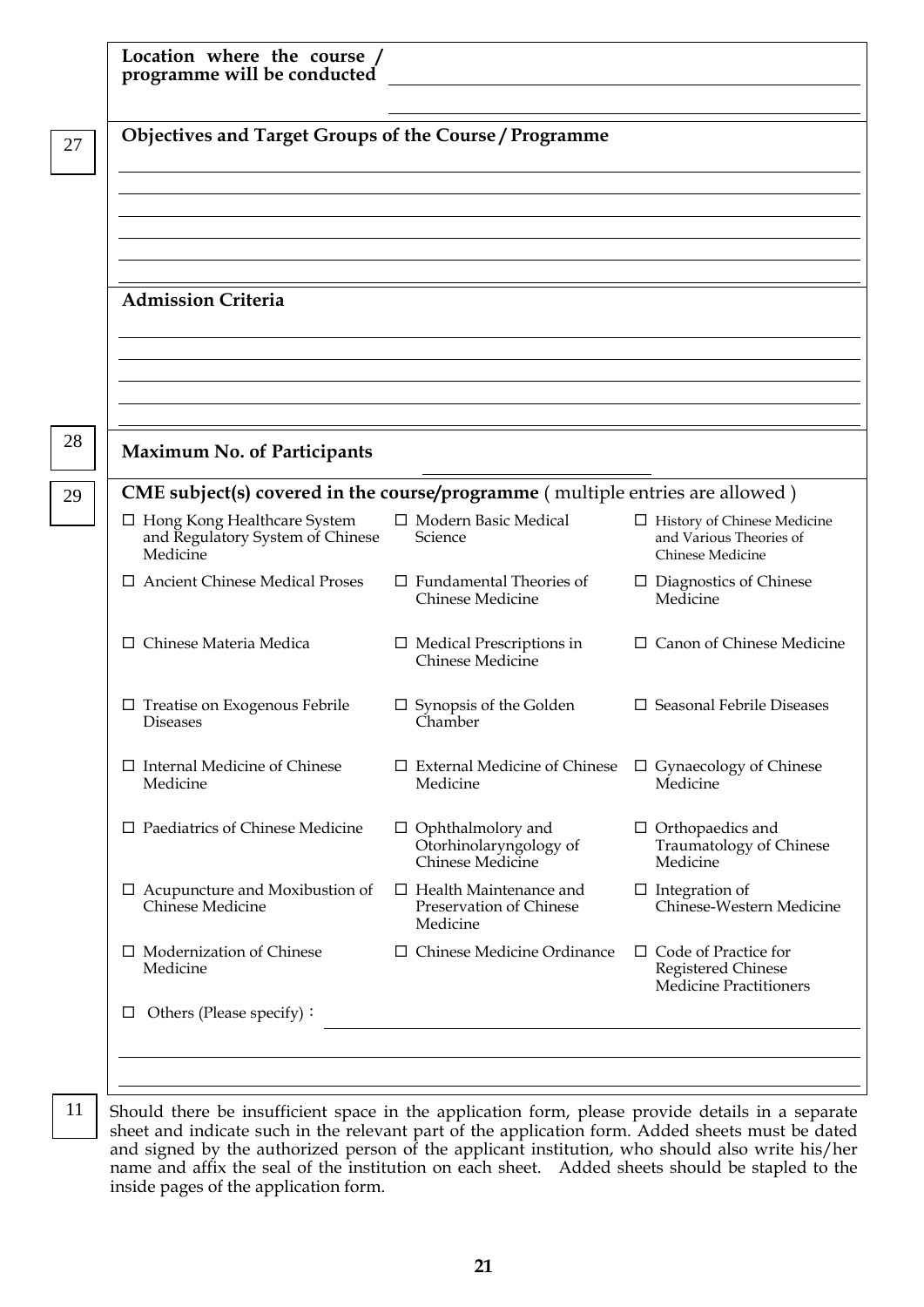| Names and qualifications of instructors / speakers |                                                                                                                |                                                                                             |  |  |  |
|----------------------------------------------------|----------------------------------------------------------------------------------------------------------------|---------------------------------------------------------------------------------------------|--|--|--|
| Name                                               | Listing /<br>Registration No. as<br>Listed / Registered<br>Chinese Medicine<br>Practitioner<br>(if applicable) | Academic and professional qualifications<br>(including teaching and<br>training experience) |  |  |  |
|                                                    |                                                                                                                |                                                                                             |  |  |  |
|                                                    |                                                                                                                |                                                                                             |  |  |  |
|                                                    |                                                                                                                |                                                                                             |  |  |  |
|                                                    |                                                                                                                |                                                                                             |  |  |  |
|                                                    |                                                                                                                |                                                                                             |  |  |  |
|                                                    |                                                                                                                |                                                                                             |  |  |  |
|                                                    |                                                                                                                |                                                                                             |  |  |  |
|                                                    |                                                                                                                |                                                                                             |  |  |  |
|                                                    |                                                                                                                |                                                                                             |  |  |  |

11

30

Should there be insufficient space in the application form, please provide details in a separate sheet and indicate such in the relevant part of the application form. Added sheets must be dated and signed by the authorized person of the applicant institution, who should also write his/her name and affix the seal of the institution on each sheet. Added sheets should be stapled to the inside pages of the application form.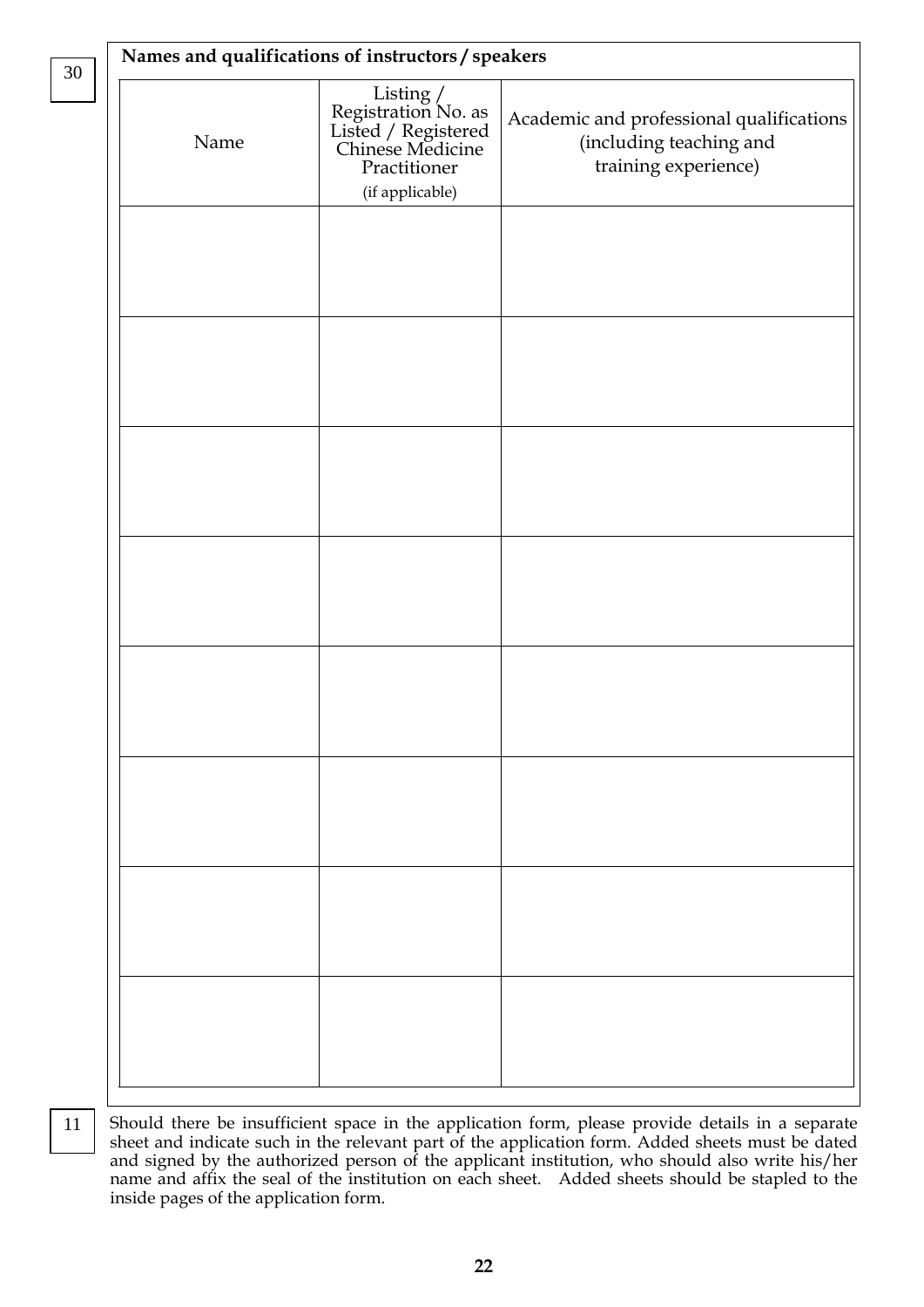|                                              | Mechanisms of monitoring and assessment (including the mechanisms for monitoring the progress and quality of the course, assessing the performance of participants, monitoring and recording of participants' attendance, etc. |           |
|----------------------------------------------|--------------------------------------------------------------------------------------------------------------------------------------------------------------------------------------------------------------------------------|-----------|
|                                              |                                                                                                                                                                                                                                |           |
|                                              |                                                                                                                                                                                                                                |           |
|                                              |                                                                                                                                                                                                                                |           |
|                                              |                                                                                                                                                                                                                                |           |
|                                              |                                                                                                                                                                                                                                |           |
|                                              |                                                                                                                                                                                                                                |           |
|                                              |                                                                                                                                                                                                                                |           |
|                                              |                                                                                                                                                                                                                                |           |
|                                              |                                                                                                                                                                                                                                |           |
|                                              |                                                                                                                                                                                                                                |           |
|                                              |                                                                                                                                                                                                                                |           |
|                                              |                                                                                                                                                                                                                                |           |
|                                              |                                                                                                                                                                                                                                |           |
|                                              |                                                                                                                                                                                                                                |           |
|                                              |                                                                                                                                                                                                                                |           |
|                                              |                                                                                                                                                                                                                                |           |
|                                              |                                                                                                                                                                                                                                |           |
| <b>Issuance of Certification</b>             |                                                                                                                                                                                                                                |           |
| Will certificates be issued to participants? | $\Box$ Yes                                                                                                                                                                                                                     | $\Box$ No |
|                                              | Type(s) of Certification (e.g. graduation diploma, certificate of attendance, etc.)                                                                                                                                            |           |
|                                              |                                                                                                                                                                                                                                |           |
|                                              |                                                                                                                                                                                                                                |           |
|                                              |                                                                                                                                                                                                                                |           |
|                                              |                                                                                                                                                                                                                                |           |
|                                              | Requirements for Issuance of Certification (multiple entries are allowed)                                                                                                                                                      |           |
| Pass examination(s)<br>ப                     | $\Box$ Attendance                                                                                                                                                                                                              | %         |
| Submit thesis<br>$\Box$                      | $\Box$ Others (Please specify):                                                                                                                                                                                                |           |
|                                              |                                                                                                                                                                                                                                |           |
|                                              |                                                                                                                                                                                                                                |           |
|                                              |                                                                                                                                                                                                                                |           |

sheet and indicate such in the relevant part of the application form. Added sheets must be dated and signed by the authorized person of the applicant institution, who should also write his/her name and affix the seal of the institution on each sheet. Added sheets should be stapled to the inside pages of the application form.